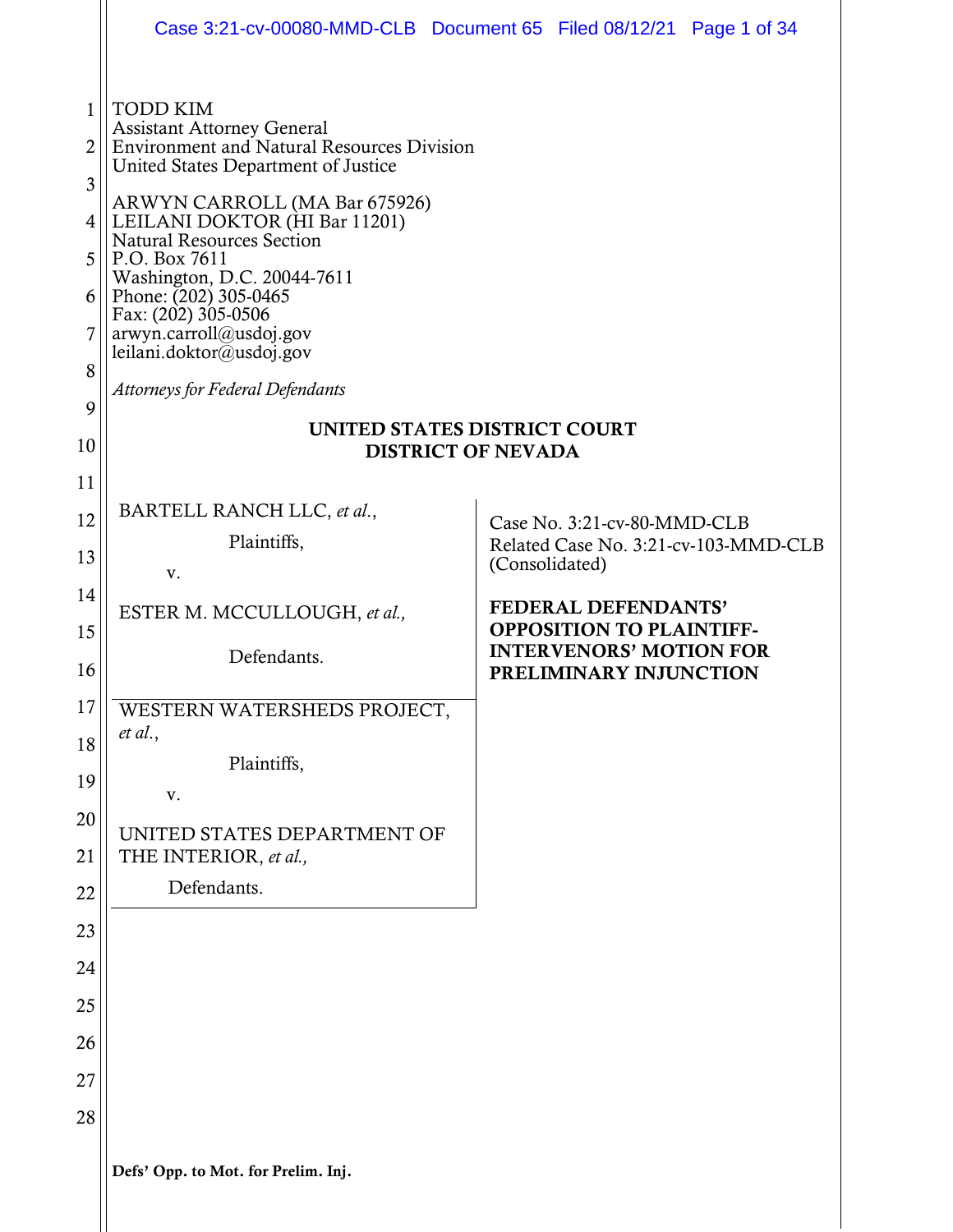|          |                                                                                    | Case 3:21-cv-00080-MMD-CLB  Document 65  Filed 08/12/21  Page 2 of 34                                                                          |  |  |  |  |
|----------|------------------------------------------------------------------------------------|------------------------------------------------------------------------------------------------------------------------------------------------|--|--|--|--|
| 1        |                                                                                    | <b>TABLE OF CONTENTS</b>                                                                                                                       |  |  |  |  |
| 2        |                                                                                    |                                                                                                                                                |  |  |  |  |
| 3        |                                                                                    |                                                                                                                                                |  |  |  |  |
| 4        | $I_{\cdot}$                                                                        |                                                                                                                                                |  |  |  |  |
| 5<br>6   | II.<br>The public's, tribes', and interested parties' opportunities to engage with |                                                                                                                                                |  |  |  |  |
| 7        | III.                                                                               |                                                                                                                                                |  |  |  |  |
| 8        |                                                                                    |                                                                                                                                                |  |  |  |  |
| 9        | I.                                                                                 |                                                                                                                                                |  |  |  |  |
| 10       | II.                                                                                |                                                                                                                                                |  |  |  |  |
| 11       | III.                                                                               |                                                                                                                                                |  |  |  |  |
| 12       |                                                                                    |                                                                                                                                                |  |  |  |  |
| 13       | $\mathbf{I}$ .                                                                     | Plaintiff-Intervenors are not likely to succeed on the merits of their claims                                                                  |  |  |  |  |
| 14       |                                                                                    |                                                                                                                                                |  |  |  |  |
| 15<br>16 |                                                                                    | Pursuant to the NHPA, BLM made a good faith and reasonable<br>A.                                                                               |  |  |  |  |
| 17<br>18 |                                                                                    | BLM provided the consulting tribes, Plaintiff-Intervenors, and the<br>B<br>public a reasonable opportunity to consult on the Project's effects |  |  |  |  |
| 19       |                                                                                    | C.<br>BLM correctly executed a Memorandum of Agreement and                                                                                     |  |  |  |  |
| 20       |                                                                                    |                                                                                                                                                |  |  |  |  |
| 21       | Π.                                                                                 |                                                                                                                                                |  |  |  |  |
| 22       | Ш.                                                                                 |                                                                                                                                                |  |  |  |  |
| 23       |                                                                                    |                                                                                                                                                |  |  |  |  |
| 24       |                                                                                    |                                                                                                                                                |  |  |  |  |
| 25       |                                                                                    |                                                                                                                                                |  |  |  |  |
| 26       |                                                                                    |                                                                                                                                                |  |  |  |  |
| 27       |                                                                                    |                                                                                                                                                |  |  |  |  |
| 28       |                                                                                    |                                                                                                                                                |  |  |  |  |
|          |                                                                                    | $\mathbf{i}$<br>Defs' Opp. to Mot. for Prelim. Inj.                                                                                            |  |  |  |  |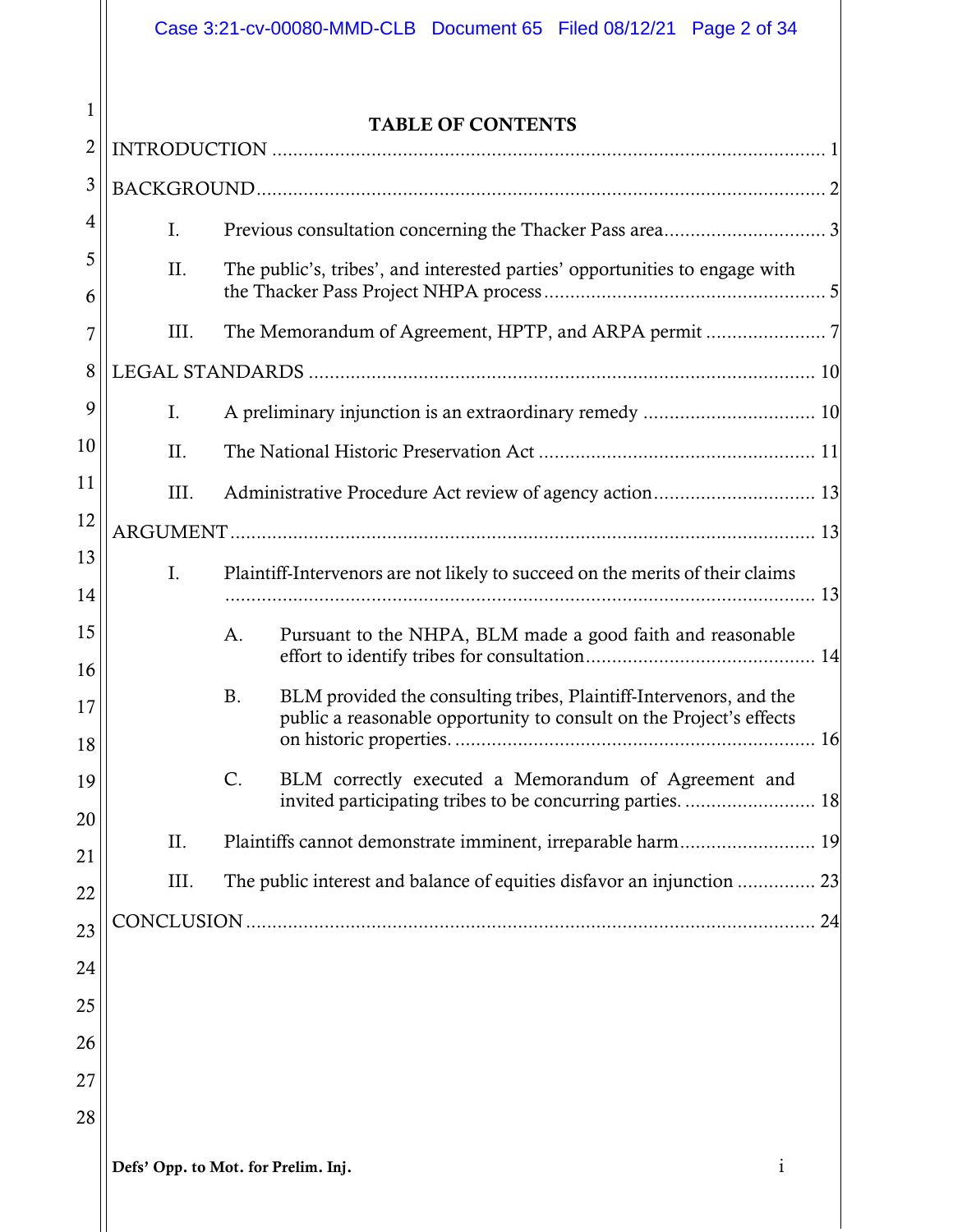|                | Case 3:21-cv-00080-MMD-CLB  Document 65  Filed 08/12/21  Page 3 of 34                                                                   |
|----------------|-----------------------------------------------------------------------------------------------------------------------------------------|
| 1              | <b>TABLE OF AUTHORITIES</b>                                                                                                             |
| $\overline{2}$ | Cases                                                                                                                                   |
| 3              | All. for the Wild Rockies v. Cottrell,                                                                                                  |
| 4              | Associated Gen. Contractors of Cal., Inc. v. Coal. for Econ. Equity,                                                                    |
| 5              |                                                                                                                                         |
| 6              | Balt. Gas & Elec. Co. v. Nat. Res. Def. Council, Inc.,                                                                                  |
| 7              | Caribbean Marine Servs. Co. v. Baldrige,                                                                                                |
| 8              |                                                                                                                                         |
| 9              | Concerned Citizens & Retired Miners Coal. v. U.S. Forest Serv.,                                                                         |
| 10<br>11       | Conservation Cong. v. U.S. Forest Serv.,                                                                                                |
| 12             | Ctr. for Biological Diversity v. U.S. Army Corps of Eng'rs,<br>No. CV 14-1667 PSG (CWX), 2015 WL 12659937 (C.D. Cal. June 30, 2015)  15 |
| 13<br>14       | Ctr. for Competitive Politics v. Harris,                                                                                                |
| 15             | Ctr. for Food Safety v. Vilsack,                                                                                                        |
| 16<br>17       | Drakes Bay Oyster Co. v. Jewell,                                                                                                        |
| 18             | E. Bay Sanctuary Covenant v. Trump,                                                                                                     |
| 19             | eBay Inc. v. MercExchange, LLC,                                                                                                         |
| 20             |                                                                                                                                         |
| 21             | Friends of Sierra R.R., Inc. v. ICC,                                                                                                    |
| 22             | Gov't of Guam v. United States,                                                                                                         |
| 23             |                                                                                                                                         |
| 24             | Kan. Health Care Ass'n, Inc. v. Kan. Dep't of Social & Rehab. Servs.,                                                                   |
| 25             | Lands Council v. McNair,                                                                                                                |
| 26             |                                                                                                                                         |
| 27             | Lujan v. Nat'l Wildlife Fed'n,                                                                                                          |
| 28             |                                                                                                                                         |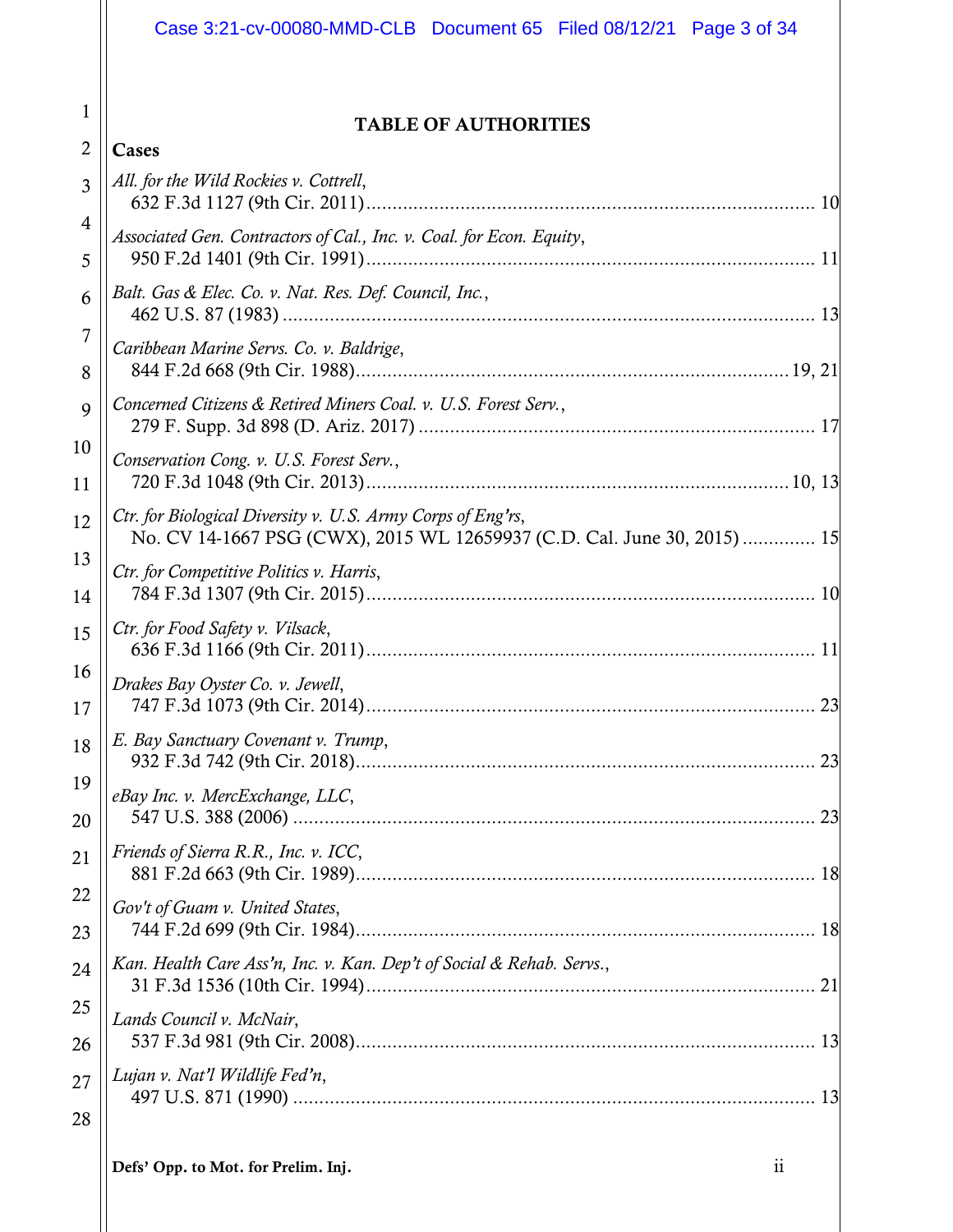# Case 3:21-cv-00080-MMD-CLB Document 65 Filed 08/12/21 Page 4 of 34

| $\mathbf{1}$<br>2 | Lydo Enterprises, Inc. v. City of Las Vegas,<br>21                                                                    |
|-------------------|-----------------------------------------------------------------------------------------------------------------------|
| 3                 | Mazurek v. Armstrong,                                                                                                 |
| 4<br>5            | Motor Vehicle Mfrs. Ass'n. v. State Farm Mut. Auto. Ins.,                                                             |
| 6                 | Muckelshoot Indian Tribe v. U.S. Forest Service,                                                                      |
| 7                 | Native Ecosystems Council v. Dombeck,                                                                                 |
| 8<br>9            | Pueblo of Sandia v. United States,                                                                                    |
| 10                | Quechan Indian Tribe v. U.S. Dep't of Interior,                                                                       |
| 11<br>12          | Quechan Tribe of Fort Yuma Indian Rsrv. v. U.S. Dep't. of Interior,                                                   |
| 13                | Quechan Tribe of Ft. Yuma Indian Rsrv. v. U.S. Dep't of Interior,                                                     |
| 14<br>15          | Ouechan Tribe of the Fort Yuma Indian Rsrv. v. U.S. Dep't of Interior,                                                |
| 16                | Shiny Rock Mining Corp. v. United States,                                                                             |
| 17<br>18          | Slockish v. U.S. Fed. Highway Admin.,                                                                                 |
| 19                | Summers v. Earth Island Inst.,                                                                                        |
| 20<br>21          | Summit Lake Paiute Tribe of Nev. v. U.S. Bureau of Land Mgmt.,                                                        |
| 22                | Te-Moak Tribe of W. Shoshone of Nevada v. U.S. Dep't of Interior,                                                     |
| 23<br>24          | Tough Traveler, Ltd. v. Outbound Prods.,                                                                              |
| 25                | Winnemen Wintu Tribe v. U.S. Forest Serv.,<br>No. 2:09-cv-01072-KJM-KJN, 2017 WL 1093902 (E.D. Cal. Mar. 23, 2017) 15 |
| 26<br>27          | Winter v. Nat. Res. Def. Council,                                                                                     |
| 28                |                                                                                                                       |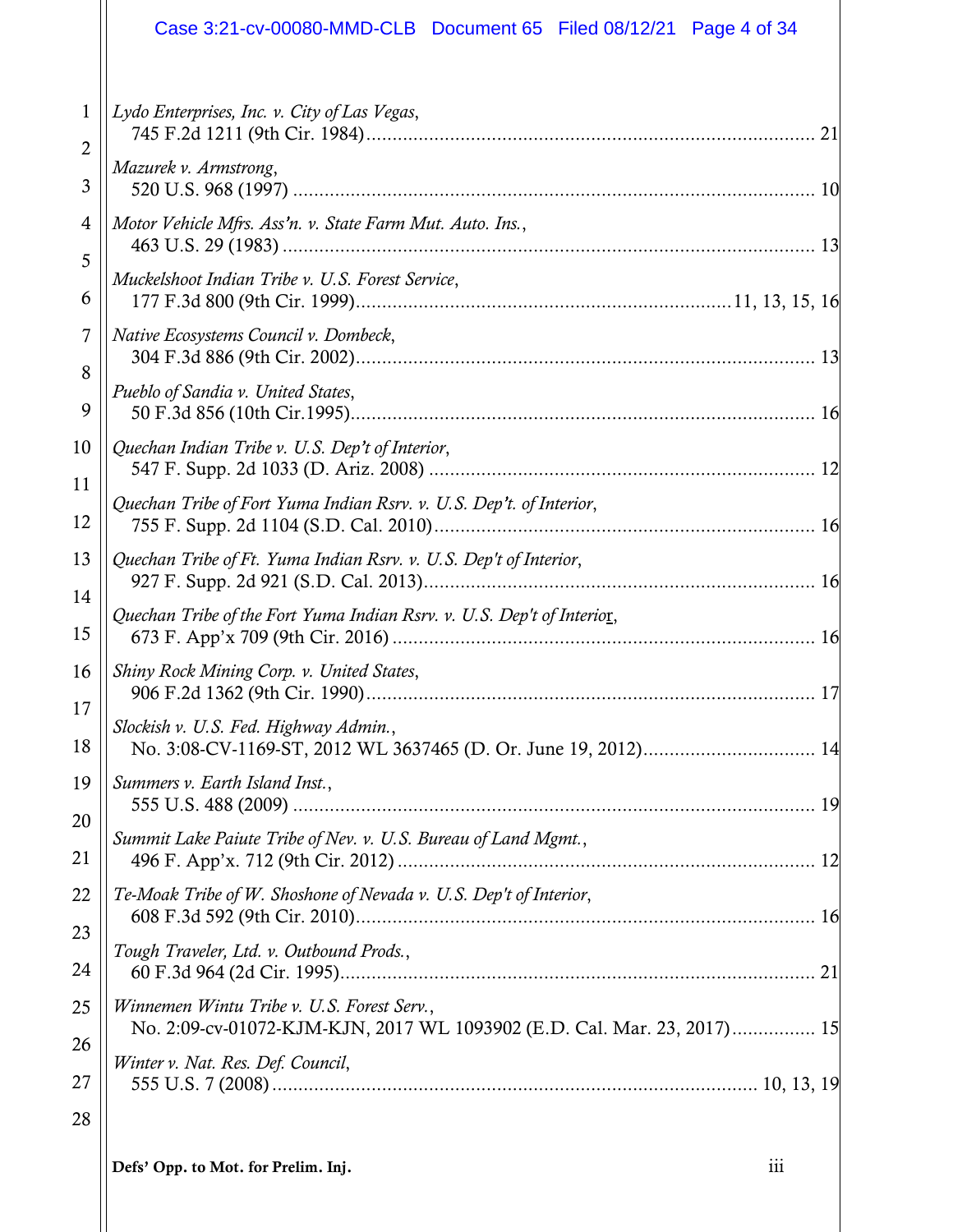# Case 3:21-cv-00080-MMD-CLB Document 65 Filed 08/12/21 Page 5 of 34

| 1              | <b>Statutes</b>    |  |
|----------------|--------------------|--|
| $\overline{2}$ |                    |  |
| $\overline{3}$ |                    |  |
| $\overline{4}$ |                    |  |
| 5              |                    |  |
| 6              | <b>Regulations</b> |  |
|                |                    |  |
| 7              |                    |  |
| 8              |                    |  |
| 9              |                    |  |
| 10             |                    |  |
| 11             |                    |  |
| 12             |                    |  |
| 13             |                    |  |
| 14             |                    |  |
| 15             |                    |  |
|                |                    |  |
| 16             |                    |  |
| 17             |                    |  |
| 18             |                    |  |
|                |                    |  |
| 20             |                    |  |
| 21             |                    |  |
| 22             |                    |  |
| 23             |                    |  |
| 24             |                    |  |
| 25             |                    |  |
|                |                    |  |
| 26             |                    |  |
| 27             |                    |  |
|                |                    |  |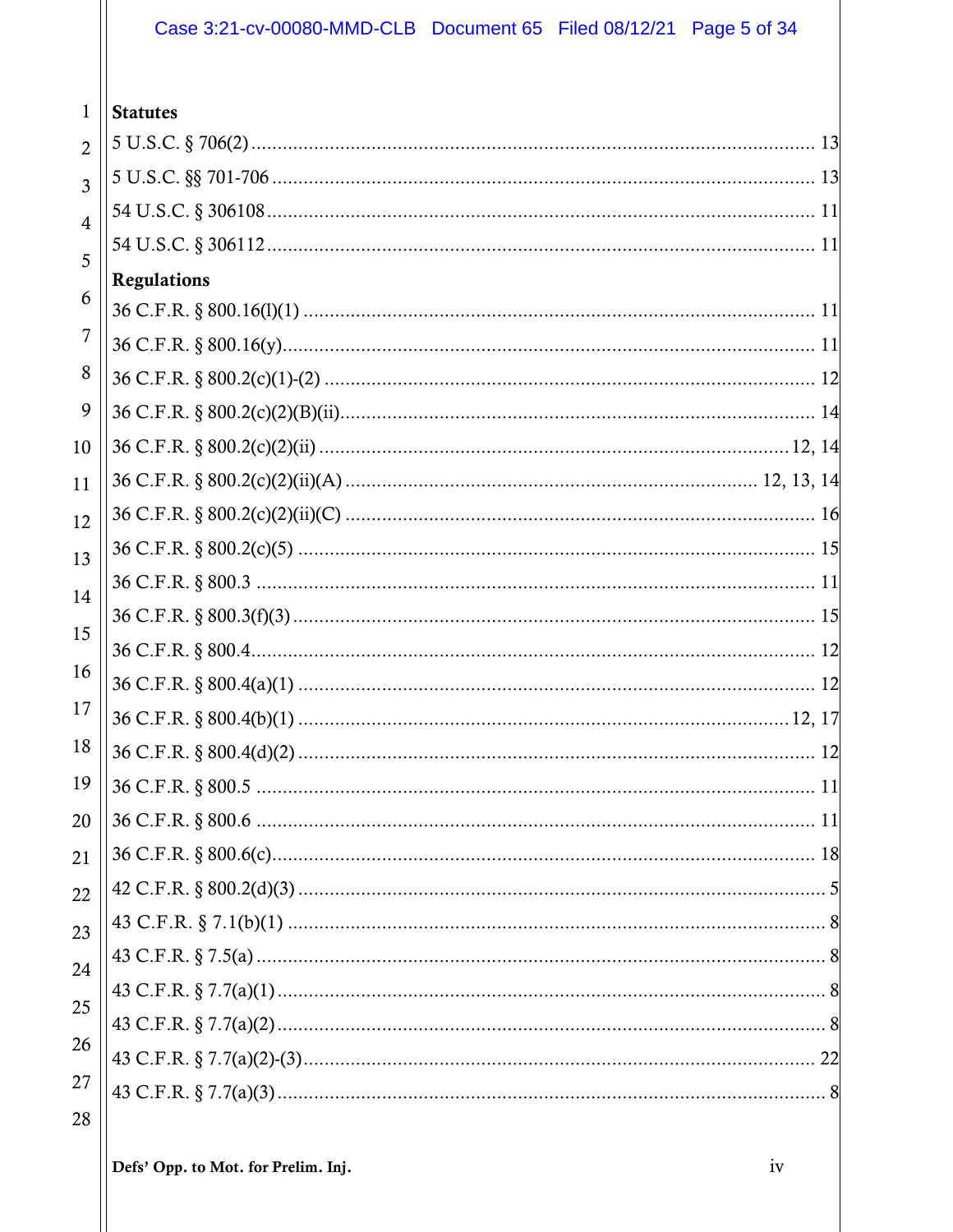|                | Case 3:21-cv-00080-MMD-CLB Document 65 Filed 08/12/21 Page 6 of 34 |  |             |
|----------------|--------------------------------------------------------------------|--|-------------|
|                |                                                                    |  |             |
| $\mathbf{1}$   | <b>Other Authorities</b>                                           |  |             |
| $\overline{2}$ |                                                                    |  |             |
| $\overline{3}$ |                                                                    |  |             |
| $\overline{4}$ |                                                                    |  |             |
| 5              |                                                                    |  |             |
| 6              |                                                                    |  |             |
| 7              |                                                                    |  |             |
| 8              |                                                                    |  |             |
| 9              |                                                                    |  |             |
| 10             |                                                                    |  |             |
| 11             |                                                                    |  |             |
| 12             |                                                                    |  |             |
| 13             |                                                                    |  |             |
| 14             |                                                                    |  |             |
| 15             |                                                                    |  |             |
| 16             |                                                                    |  |             |
| 17             |                                                                    |  |             |
| 18             |                                                                    |  |             |
| 19             |                                                                    |  |             |
| 20             |                                                                    |  |             |
| 21             |                                                                    |  |             |
| 22             |                                                                    |  |             |
| 23             |                                                                    |  |             |
| 24             |                                                                    |  |             |
| 25             |                                                                    |  |             |
| 26             |                                                                    |  |             |
| 27             |                                                                    |  |             |
| 28             |                                                                    |  |             |
|                | Defs' Opp. to Mot. for Prelim. Inj.                                |  | $\mathbf V$ |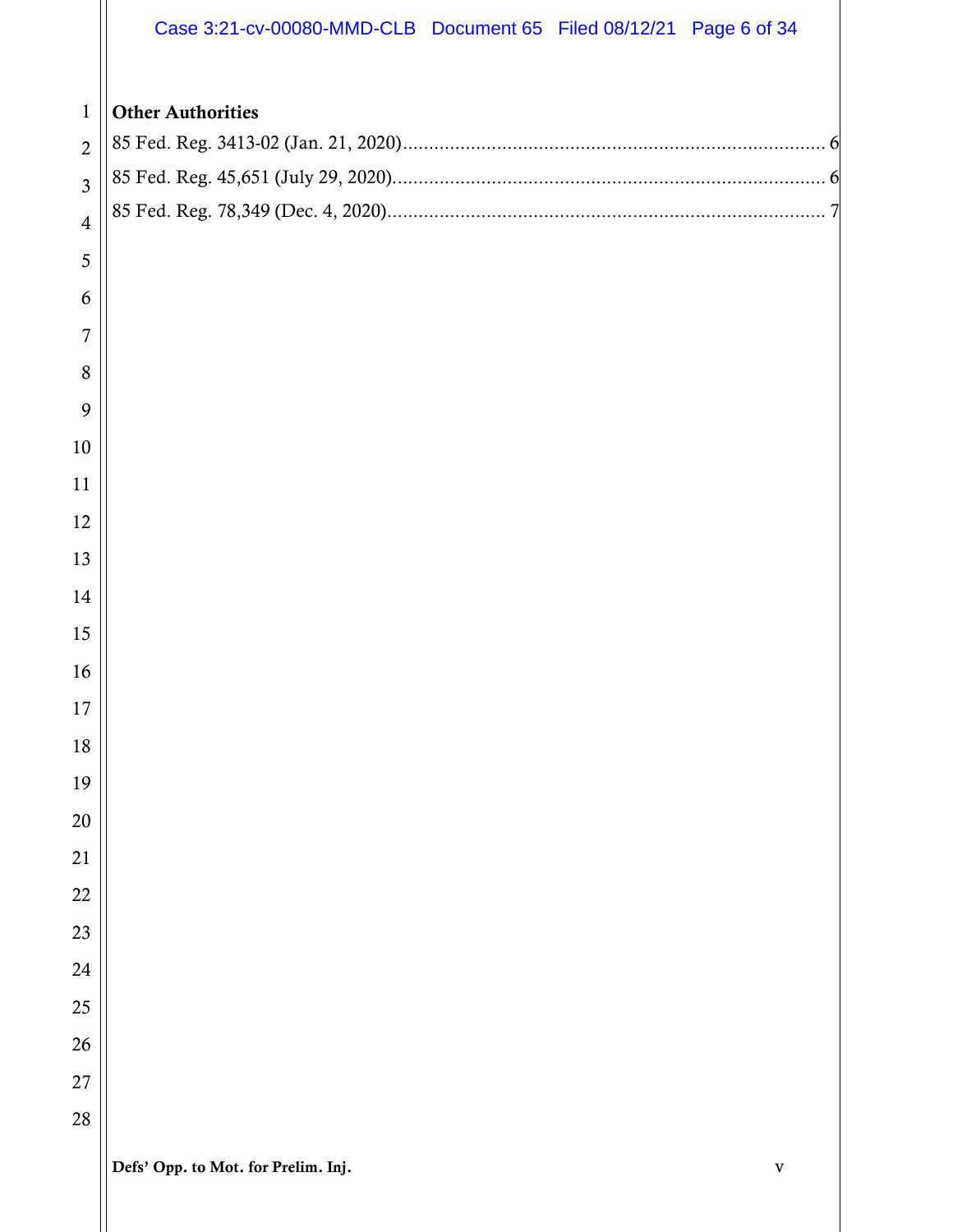# Case 3:21-cv-00080-MMD-CLB Document 65 Filed 08/12/21 Page 7 of 34

#### TABLE OF ACRONYMS

| <b>ARPA</b>   | Archaeological Resources Protection Act                |  |  |
|---------------|--------------------------------------------------------|--|--|
| <b>BLM</b>    | <b>Bureau of Land Management</b>                       |  |  |
| <b>DEIS</b>   | Draft Environmental Impact Statement                   |  |  |
| <b>FEIS</b>   | Final Environmental Impact Statement                   |  |  |
| <b>HPTP</b>   | Historic Properties Treatment Plan                     |  |  |
| <b>MOA</b>    | Memorandum of Agreement                                |  |  |
| <b>NAGPRA</b> | Native American Graves Protection and Repatriation Act |  |  |
| <b>NEPA</b>   | National Environmental Policy Act                      |  |  |
| <b>NHPA</b>   | National Historic Preservation Act                     |  |  |
| <b>RMP</b>    | Resource Management Plan                               |  |  |
| <b>ROD</b>    | Record of Decision                                     |  |  |
| <b>RSIC</b>   | Reno-Sparks Indian Colony                              |  |  |
| <b>SHPO</b>   | <b>State Historic Preservation Office</b>              |  |  |

Defs' Opp. to Mot. for Prelim. Inj. vi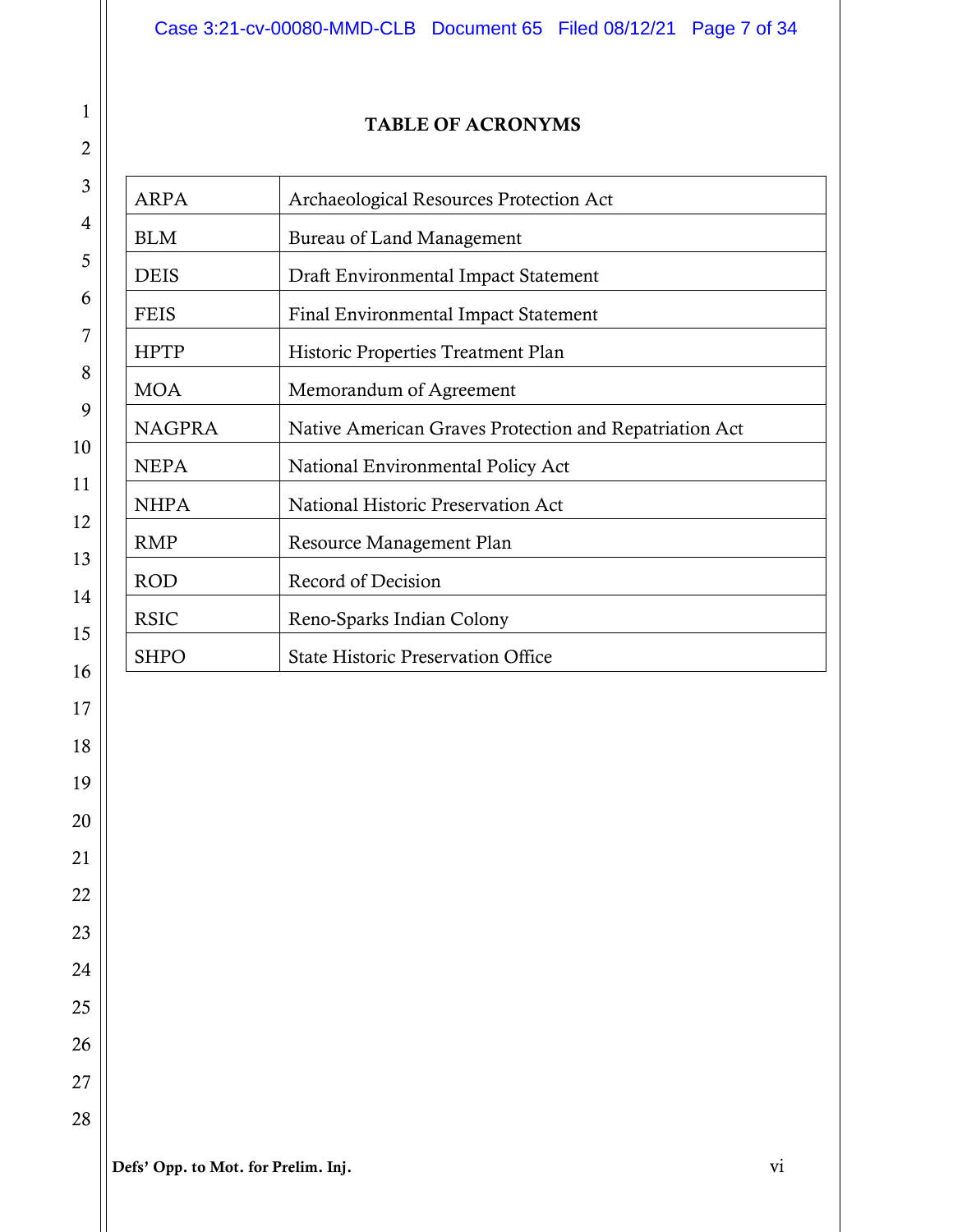# Case 3:21-cv-00080-MMD-CLB Document 65 Filed 08/12/21 Page 8 of 34

#### TABLE OF EXHIBITS

| <b>Exhibit</b> | Description                                                                                                  |  |  |
|----------------|--------------------------------------------------------------------------------------------------------------|--|--|
| 1              | Thacker Pass Lithium Mine Project Record of Decision                                                         |  |  |
| $\overline{2}$ | Winnemucca Field Office RMP and Record of Decision Excerpt                                                   |  |  |
| 3              | BLM Winnemucca Field Office RMP, Ethnographic Assessment<br>Excerpt                                          |  |  |
| $\overline{4}$ | Kings Valley Lithium Exploration Project EA                                                                  |  |  |
| 5              | Montana Mountains Cooperative Fuels Treatment Project EA                                                     |  |  |
| 6              | Western Lithium Corporation Kings Valley Clay Mine EA Excerpt                                                |  |  |
| 7              | Programmatic District Wide Vegetation Management Plan EA                                                     |  |  |
| 8              | December 12, 2019, Initiating Consultation Letter to Tribes. for the<br>Thacker Pass Lithium Project         |  |  |
| 9              | Thacker Pass Lithium Project Scoping Report Excerpt                                                          |  |  |
| 10             | Thacker Pass Lithium Project Draft EIS Excerpts                                                              |  |  |
| 11             | Thacker Pass Lithium Project Draft EIS Appendix G and Table J<br>Excerpts                                    |  |  |
| 12             | Letters to Tribes Soliciting Comments on the Thacker Pass Lithium<br>Project Draft EIS                       |  |  |
| 13             | Letters to Tribes Soliciting Comments on the Thacker Pass Lithium<br>Project Final EIS                       |  |  |
| 14             | Memorandum of Agreement between BLM Nevada and Nevada<br><b>State Historic Preservation Office</b>           |  |  |
| 15             | Letter to Tribes Soliciting Comments on the Thacker Pass Lithium<br>Project Memorandum of Agreement and HPTP |  |  |
| 16             | May 4, 2021 Letter from Fort McDermitt Paiute-Shoshone Tribe                                                 |  |  |
| 17             | June 4, 2021 Fort McDermitt Paiute-Shoshone Tribe Consultation<br><b>Meeting Notes</b>                       |  |  |

Defs' Opp. to Mot. for Prelim. Inj. vii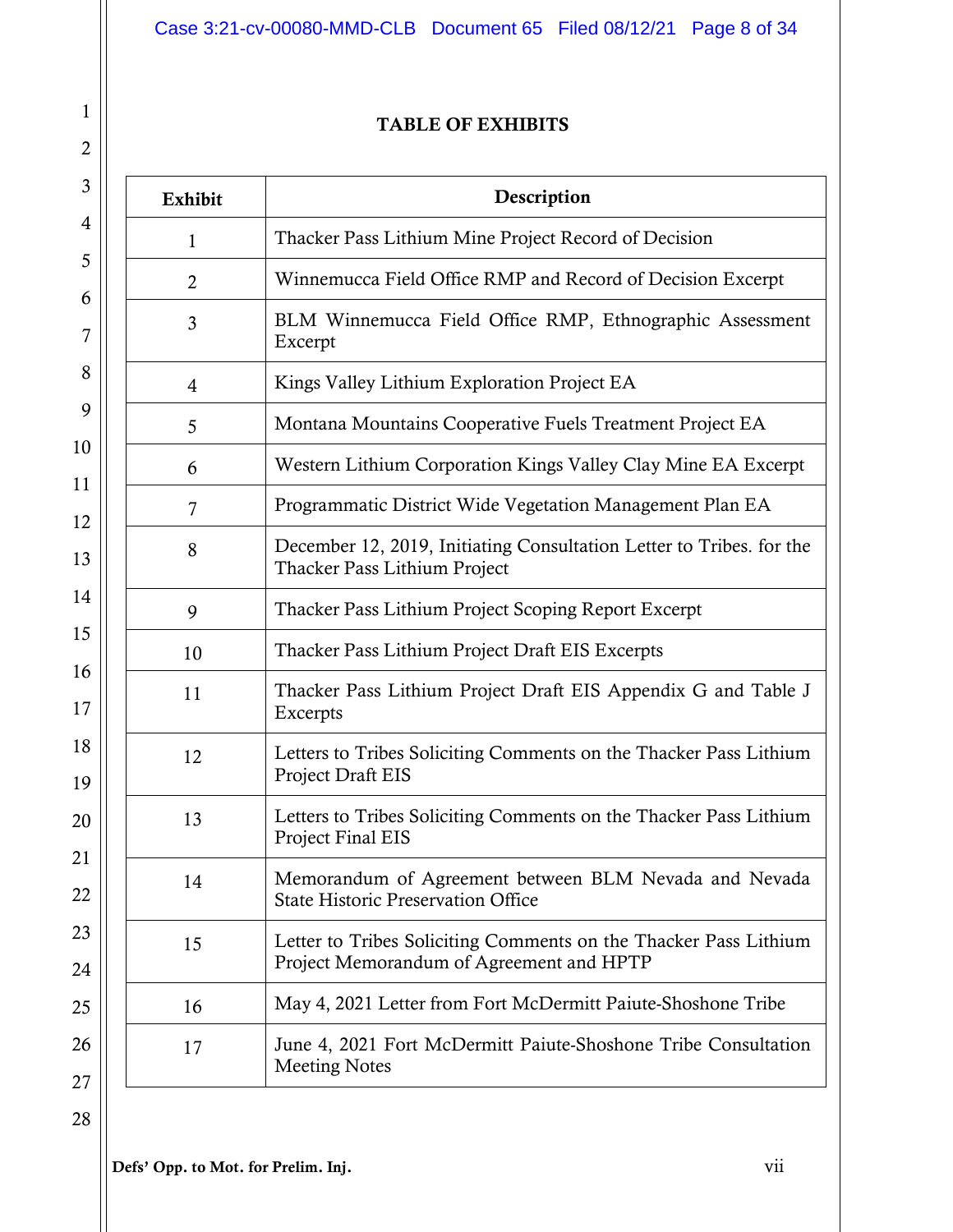# Case 3:21-cv-00080-MMD-CLB Document 65 Filed 08/12/21 Page 9 of 34

| 18 | June 3, 2021 Letter from RSIC; June 16, 2021 Letter from Burns<br>Paiute Tribe; June 24, 2021 Letter from the People |  |
|----|----------------------------------------------------------------------------------------------------------------------|--|
| 19 | Response Letters to Tribes Inviting ARPA Consultation                                                                |  |
| 20 | August 12, 2021 Letters to RSIC and Burns Paiute Tribe Inviting<br><b>ARPA Consultation</b>                          |  |
| 21 | August 10, 2021 Email to RSIC                                                                                        |  |
| 22 | 2014 BLM Nevada Protocol Agreement                                                                                   |  |
| 23 | BLM COVID Protocol for Public Hearings and Consultation<br>Guidance Document                                         |  |
| 24 | Correspondence between BLM and SHPO                                                                                  |  |
| 25 | August 3, 2021, Letter from RSIC Requesting Consultation                                                             |  |
| 26 | Declaration of Mark Hall (August 12, 2021)                                                                           |  |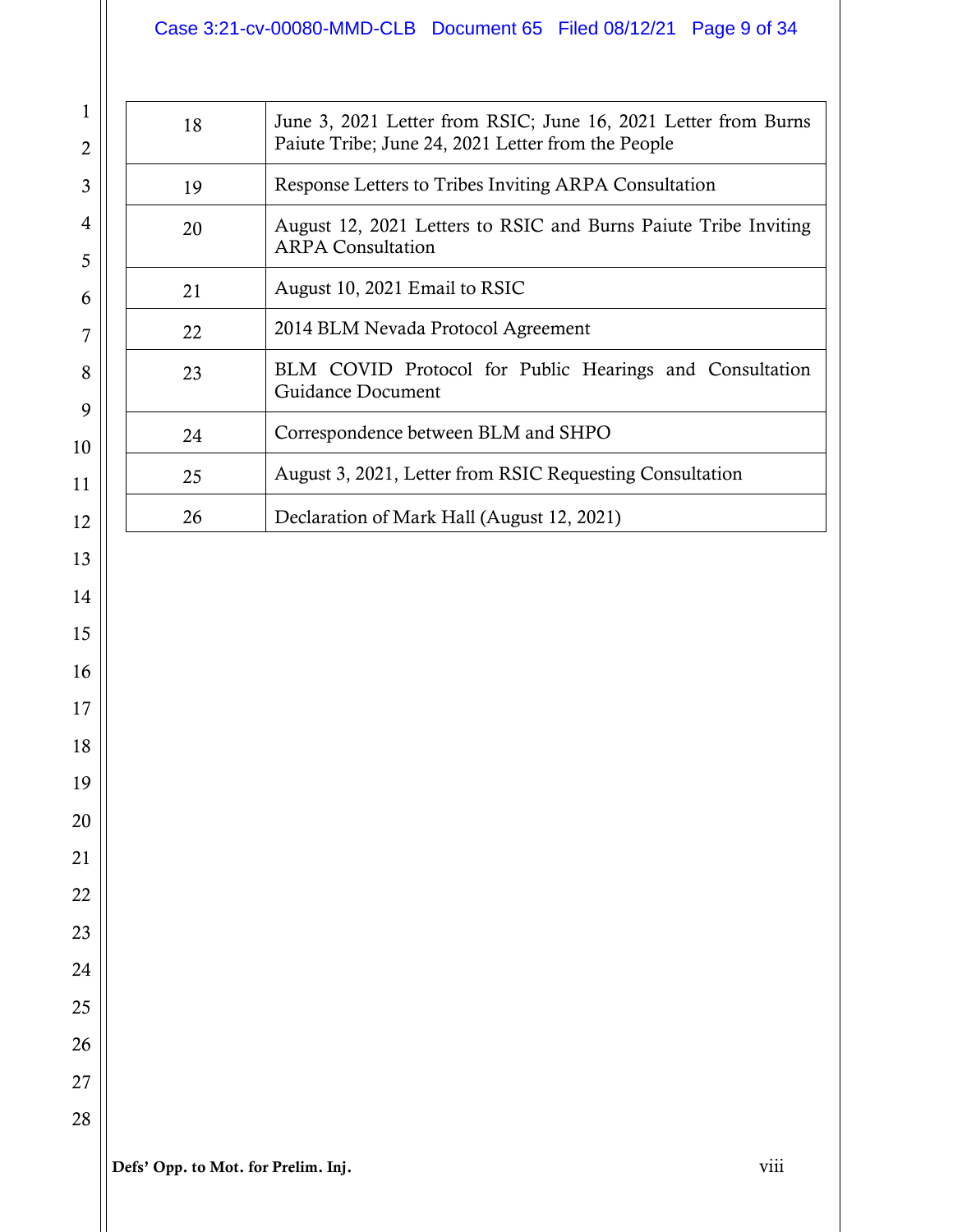#### INTRODUCTION

Complying with the requirements of the National Historic Preservation Act (NHPA), the United States Bureau of Land Management (BLM) entered into a Memorandum of Agreement (MOA) with Nevada's State Historic Preservation Office (SHPO) that approved a Historic Properties Treatment Plan (HPTP) for the Thacker Pass Project. [1](#page-9-0) Plaintiff-Intervenors, the Reno-Sparks Indian Colony (RSIC) and Atsa koodakuh wyh Nuwu/People of Red Mountain (the People), joined by the Burns Paiute Tribe, now ask the Court to enjoin archeological surveys and data collection, including excavation, conducted in accordance with the HPTP. [2](#page-9-1) Plaintiff-Intervenors assert that these treatments will harm their interests in Thacker Pass by disturbing the sort of archeological elements that the HPTP is designed to protect. Though Plaintiff-Intervenors had decades to bring their interests in the Thacker Pass area to BLM's attention, they did not do so until June 2021—after the NHPA consultation period closed and the Record of Decision (ROD) issued approving the Thacker Pass Project.

In order to obtain the drastic and extraordinary remedy of an emergency injunction, Plaintiff-Intervenors must show that they are likely to succeed on the merits of their claims. They cannot do so because BLM made a reasonable and good-faith determination of which tribes to consult with, consulted with the tribe of which the People are members, and provided all tribes and the public a reasonable opportunity to participate in the NHPA process. Moreover, BLM had no notice that RSIC or the Burns Paiute Tribe may have had a relationship with places of cultural or religious significance in Thacker Pass until well after approving the Project.

<span id="page-9-1"></span>27 <sup>2</sup> The RSIC and Burns Paiute Tribe are federally recognized tribes within Nevada and Oregon respectively. Because the People of Red Mountain include members of Fort McDermitt Paiute-Shoshone Tribe, but are not a separately federally recognized tribe, this

1

2

3

4

5

6

7

<span id="page-9-0"></span><sup>25</sup>  $\overline{a}$  $1$  Pl-Intervenors' Mot. for Prelim. Inj. and Mem. in Supp. ("Pl.-Intervenors' Mem."), ECF No. 45. Plaintiff-Intervenor the Burns Paiute Tribe has joined in support of RSIC's and the People's motion. *See* ECF No. 62.

<sup>28</sup> brief discusses consultation efforts with the Fort McDermitt Tribe.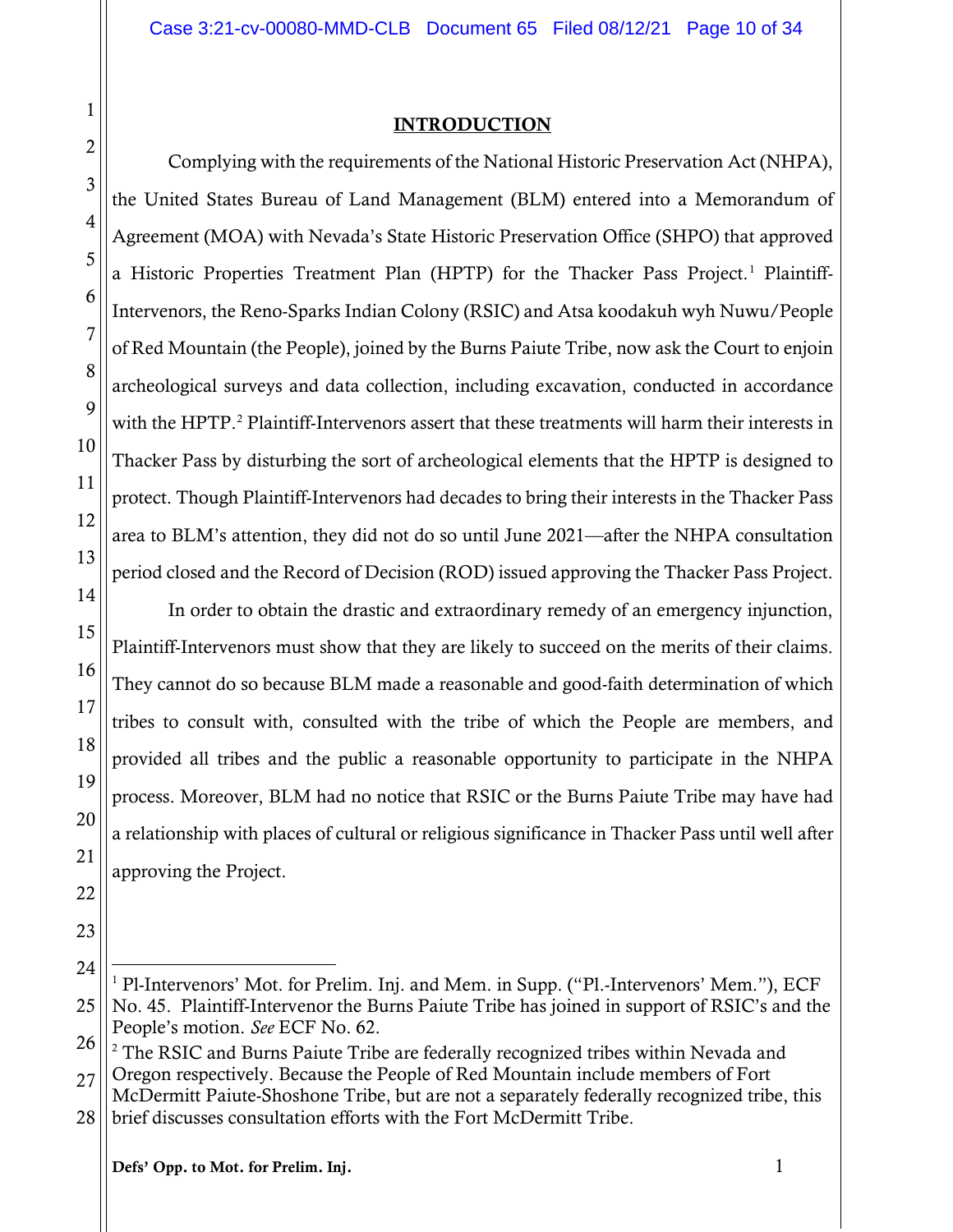Even if Plaintiff-Intervenors could demonstrate a likelihood of success on the merits, they have failed to demonstrate the second requirement to obtain a preliminary injunction: that the activities contemplated in the HPTP would irreparably harm them. They cannot do so because the HPTP itself contains provisions that address Plaintiff-Intervenors' concerns. BLM has also invited Plaintiff-Intervenors to consult on the permit that must issue under the Archaeological Resources Protection Act (ARPA) before any excavation under the HPTP begins, which— if the Burns Paiute Tribe, RSIC, or the People identify mitigation measures that can be applied—could ameliorate any harms.

Finally, the public interest and balance of equities favor denying a preliminary injunction under the facts and posture of this case. Plaintiff-Intervenors' motion for a preliminary injunction should therefore be denied.

#### **BACKGROUND**

In July 2019, Lithium Nevada submitted proposed plans of operations to develop a lithium mine in the Thacker Pass area of Humboldt County, Nevada, and to explore for additional lithium resources in the vicinity of the proposed mine. On January 15, 2021, BLM issued a ROD approving both plans. The mining and exploration plans of operations collectively comprise Lithium Nevada's Thacker Pass Lithium Mine Project. The Project Area encompasses approximately 18,000 acres of public lands, though actual disturbance is anticipated at approximately 5,700 acres.<sup>[3](#page-10-0)</sup>

Before approving the Project, BLM conducted a robust analysis under the National Environmental Policy Act (NEPA) as described in Federal Defendants' Opposition to Plaintiffs' Motion for Preliminary Injunction. In parallel, it also engaged in the process required by the NHPA. Because that process complied with the NHPA and applicable regulatory requirements, Plaintiff-Intervenors are unable to demonstrate a likelihood of success on the merits.

 $\overline{a}$ 

1

2

3

4

5

6

7

8

9

10

11

12

13

14

15

16

17

18

<span id="page-10-0"></span><sup>28</sup> <sup>3</sup> Exhibit 1, Thacker Pass Lithium Mine Project Record of Decision ("ROD") at 3.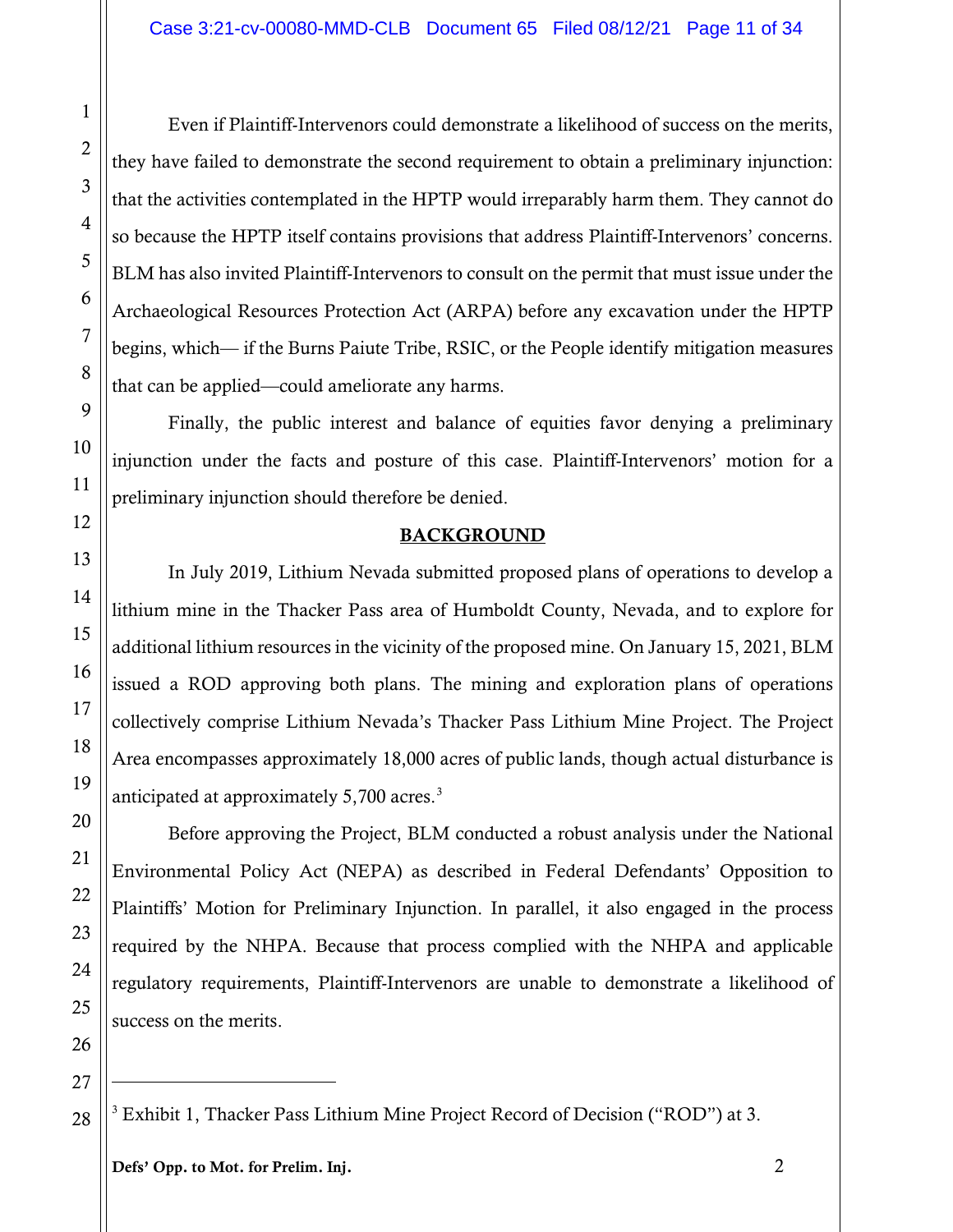8

9

10

11

12

13

14

15

16

#### I. Previous consultation concerning the Thacker Pass area

Plaintiff-Intervenors in this case are two federally recognized tribes—RSIC and the Burns Paiute Tribe—and an "unincorporated association" made up of members of the Fort McDermitt Paiute-Shoshone Tribe—the People.<sup>[4](#page-11-0)</sup> They contend that excavation in Thacker Pass will disturb an area to which they attach cultural and religious significance.<sup>[5](#page-11-1)</sup> But, although BLM has previously engaged in several analyses of and consultations with local tribes—including the three tribes at issue here—in connection with multiple decisions going back almost twenty years, no tribe previously asserted a cultural, religious or historical interest in the Thacker Pass area in connection with a massacre or any other cultural site.

BLM's consultation efforts related to Thacker Pass date back to at least 2006 when it consulted the RSIC, Fort McDermitt Tribe, Burns Paiute Tribe, and other tribes on an ethnography in connection with preparation of the Winnemucca Resource Management Plan (RMP). The Winnemucca RMP, which was approved in 2015, included a goal of identifying, preserving, and protecting "significant cultural resources" under the NHPA and ARPA through "consultation with the Nevada SHPO and local Native American groups and in compliance with the programmatic agreement between BLM and SHPO."[6](#page-11-2) At least four tribes provided input into the ethnography, including the Fort McDermitt Tribe, the Pyramid Lake Paiute Tribe, and RSIC. [7](#page-11-3) In fact, RSIC's declarant, Michon Eben, attended a meeting held at the Pyramid Lake Paiute Tribal Offices in Nixon, Nevada, on August 25, 2005. [8](#page-11-4) The Burns Paiute Tribe indicated at that time that it "would defer consultation to the tribes that had reservations closer to the study area" and that "it would

<span id="page-11-3"></span><span id="page-11-2"></span>27 <sup>7</sup> Exhibit 3, BLM Winnemucca Field Office Resource Management Plan, Ethnographic Assessment excerpt at 85–88. <sup>8</sup> *Id.* at 87.

# <span id="page-11-4"></span>28

Defs' Opp. to Mot. for Prelim. Inj. 3

 $\overline{a}$ <sup>4</sup> *See* Hinkey Decl. ¶ 2, ECF No. 46-2; Compl. ¶ 10, ECF No. 46.

<span id="page-11-1"></span><span id="page-11-0"></span><sup>5</sup> Pl.-Intervenors' Mem. at 18–19.

<sup>6</sup> Exhibit 2, Winnemucca Field Office RMP Record of Decision ("Winnemuca RMP") excerpt at 1-34 and 2-35. *See also id.* at 2-35–2-40.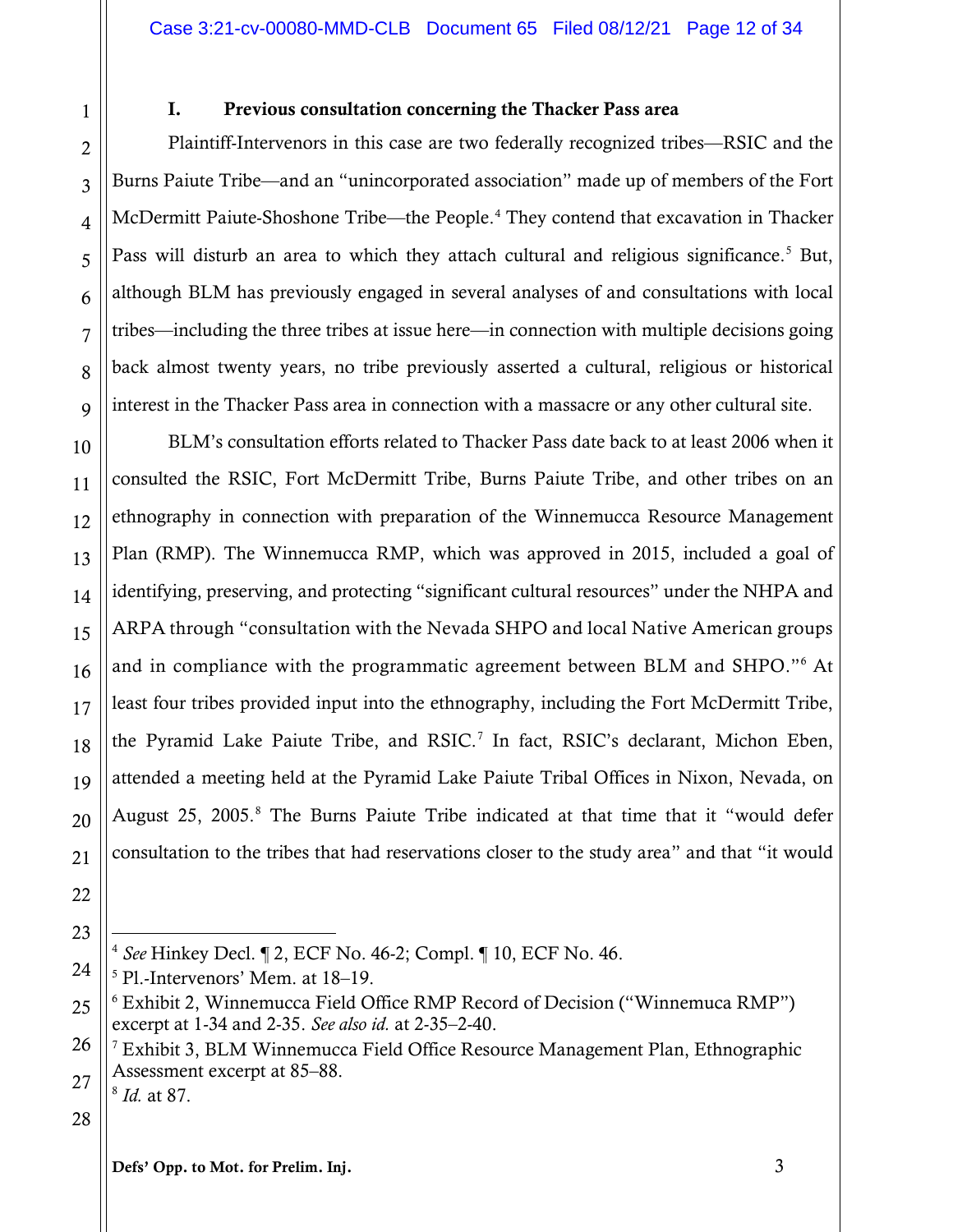not be necessary to keep the tribe on the mailing list" for the Winnemucca RMP.<sup>[9](#page-12-0)</sup> BLM included a list of massacre sites provided by the tribes in the ethnography—but no tribe identified Thacker Pass as such.<sup>[10](#page-12-1)</sup> The only massacre site of cultural importance identified near Thacker Pass was Disaster Peak, located at least 15 miles away.<sup>[11](#page-12-2)</sup>

BLM used the ethnography to identify and protect cultural sites under the Winnemucca RMP.<sup>[12](#page-12-3)</sup> BLM also continued to consult with tribes with an interest in the planning area during the remainder of the RMP preparation process. In 2010, BLM sent requests for consultation to some 20 tribes, including the Fort McDermitt Tribe, the Burns Paiute Tribe, and RSIC. BLM engaged in consultation meetings with the Fort McDermitt Tribe in September and December 2010.<sup>[13](#page-12-4)</sup> RSIC and the Burns Paiute Tribe did not respond.

Plaintiff-Intervenors had at least four other opportunities to inform BLM of an interest in cultural properties affected by development in the Thacker Pass area before the Thacker Pass Project—and thus to put BLM on notice that the area was one of cultural or religious importance. They never did so.

First, BLM prepared an Environmental Assessment for the Kings Valley Lithium Exploration Project, which issued in December 2009. This project covered the same footprint as the Thacker Pass Project.<sup>[14](#page-12-5)</sup> In that process, BLM made project-related documents publicly available and consulted with the Fort McDermitt Tribe, which told BLM that it "had no concerns about the Project."[15](#page-12-6) Second, in connection with the Montana Mountains Cooperative Fuels Treatment Project, which also covered the Thacker Pass area, BLM consulted with the Fort McDermitt Tribe, Winnemucca Indian Colony, and Summit Lake

### <span id="page-12-6"></span><span id="page-12-5"></span>28

Defs' Opp. to Mot. for Prelim. Inj. 4

<span id="page-12-0"></span> $\overline{a}$ <sup>9</sup> *Id.* at 92.

<sup>10</sup> *See id.* at I.11.

<span id="page-12-2"></span><span id="page-12-1"></span><sup>11</sup> *Id.*; *see also* Exhibit 5, Montana Mountains Cooperative Fuels Treatment Project Environmental Assessment at 18–19, 21–22.

 $12$  Exhibit 2, Winnemucca RMP at 2-35–2-37.

<span id="page-12-4"></span><span id="page-12-3"></span><sup>13</sup> *See id.* at 1-34.

 $14$  Exhibit 4, Kings Valley Lithium Exploration Project Environmental Assessment at 1. <sup>15</sup> *Id.* at 3-6.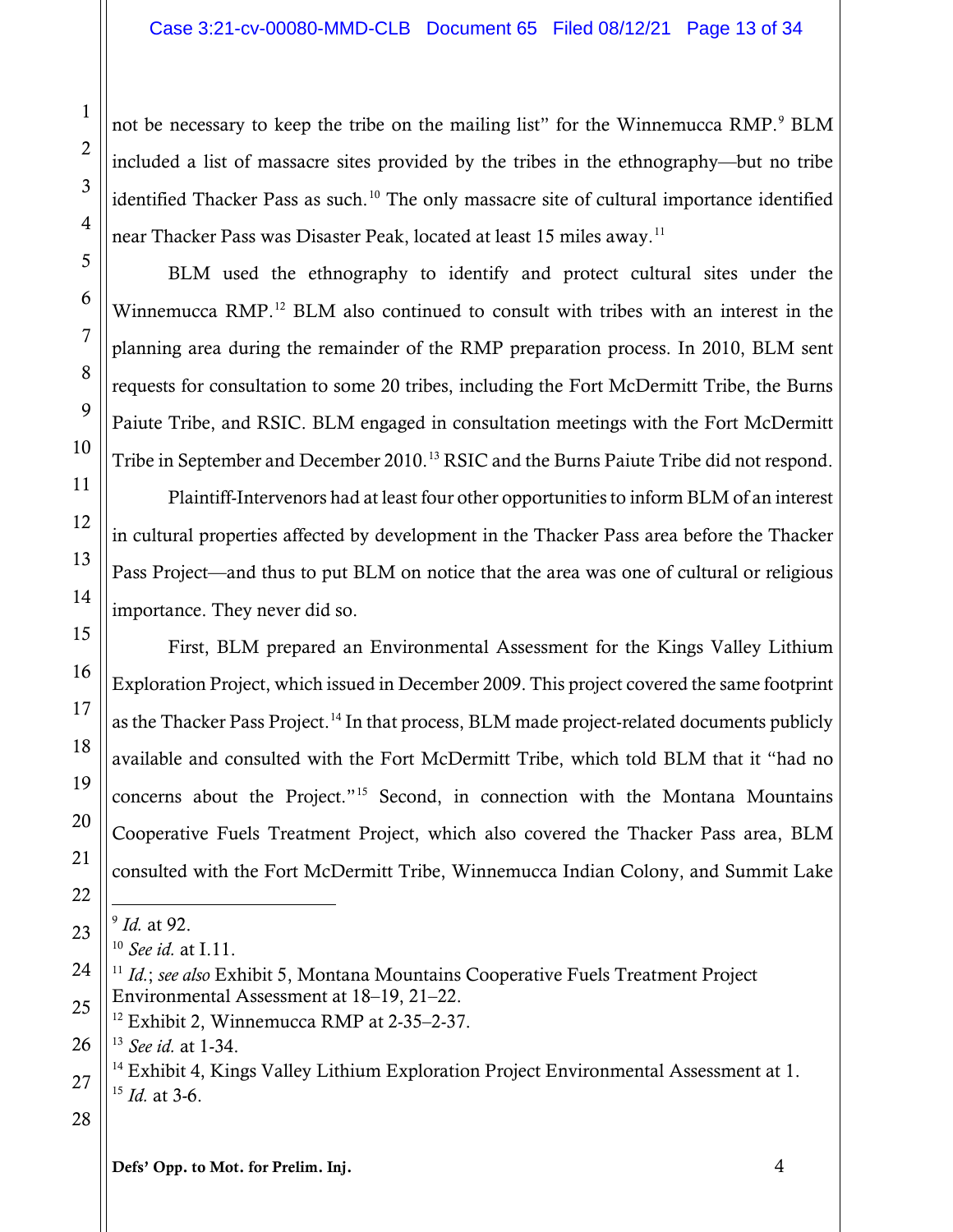Paiute Tribe, among others.<sup>[16](#page-13-0)</sup> Third, BLM consulted with the Fort McDermitt and Summit Lake Tribes in connection with the Western Lithium Corporation Kings Valley Clay Mine in 2013,  $^{17}$  $^{17}$  $^{17}$  an open-pit clay mine with the same footprint as the Thacker Pass Project. Finally, BLM consulted with a number of tribes, including RSIC and the Fort McDermitt Tribe, between 2011 and 2017 when preparing the Environmental Assessment for the Programmatic District Wide Vegetation Management Plan, which also covered the Thacker Pass area and was approved in 2017.<sup>[18](#page-13-2)</sup> At no time during any of these consultations or analyses did any tribe apprise BLM of any cultural, religious, or historical interest in the site of the Thacker Pass Project or raise concerns about a massacre site in Thacker Pass.

#### II. The public's, tribes', and interested parties' opportunities to engage with the Thacker Pass Project NHPA process

Public involvement for BLM's NHPA process for the Thacker Pass Project began almost two years ago and public participation—including, participation from local tribes was encouraged and welcomed. Consistent with its usual practice, BLM initiated formal consultation prior to scoping with three local tribes—the Fort McDermitt Tribe, Summit Lake Paiute Tribe, and Winnemucca Indian Colony—via letter dated December 12, 2019.[19](#page-13-3) Next, on January 21, 2020, BLM published the Notice of Intent for the Thacker Pass Project in the Federal Register. The Notice, which initiated the formal scoping process, indicated that BLM would

use and coordinate the NEPA scoping process to help fulfill the public involvement process under the NHPA as provided in 42 CFR 800.2(d)(3). The information about historic and cultural resources within the area potentially affected by the proposed project will assist the BLM in identifying and

<span id="page-13-2"></span>26

<span id="page-13-3"></span>27  $19$  Exhibit 8, December 12, 2019 Initiating Consultation Letter to Tribes for the Thacker Pass Lithium Project.

28

1

2

3

4

5

6

7

8

9

10

11

12

13

14

15

16

17

18

19

20

21

22

<span id="page-13-0"></span>23

 $\overline{a}$ <sup>16</sup> Exhibit 5, Montana Mountains Cooperative Fuels Treatment Project Environmental Assessment at 18–19, 21–22, 97–98.

<span id="page-13-1"></span><sup>25</sup>  $17$  Exhibit 6, Western Lithium Corporation Kings Valley Clay Mine Environmental Assessment excerpt at 1, 84, 123–124.<br><sup>18</sup> Exhibit 7, Programmatic District Wide Vegetation Management Plan at 104–05, 154–55.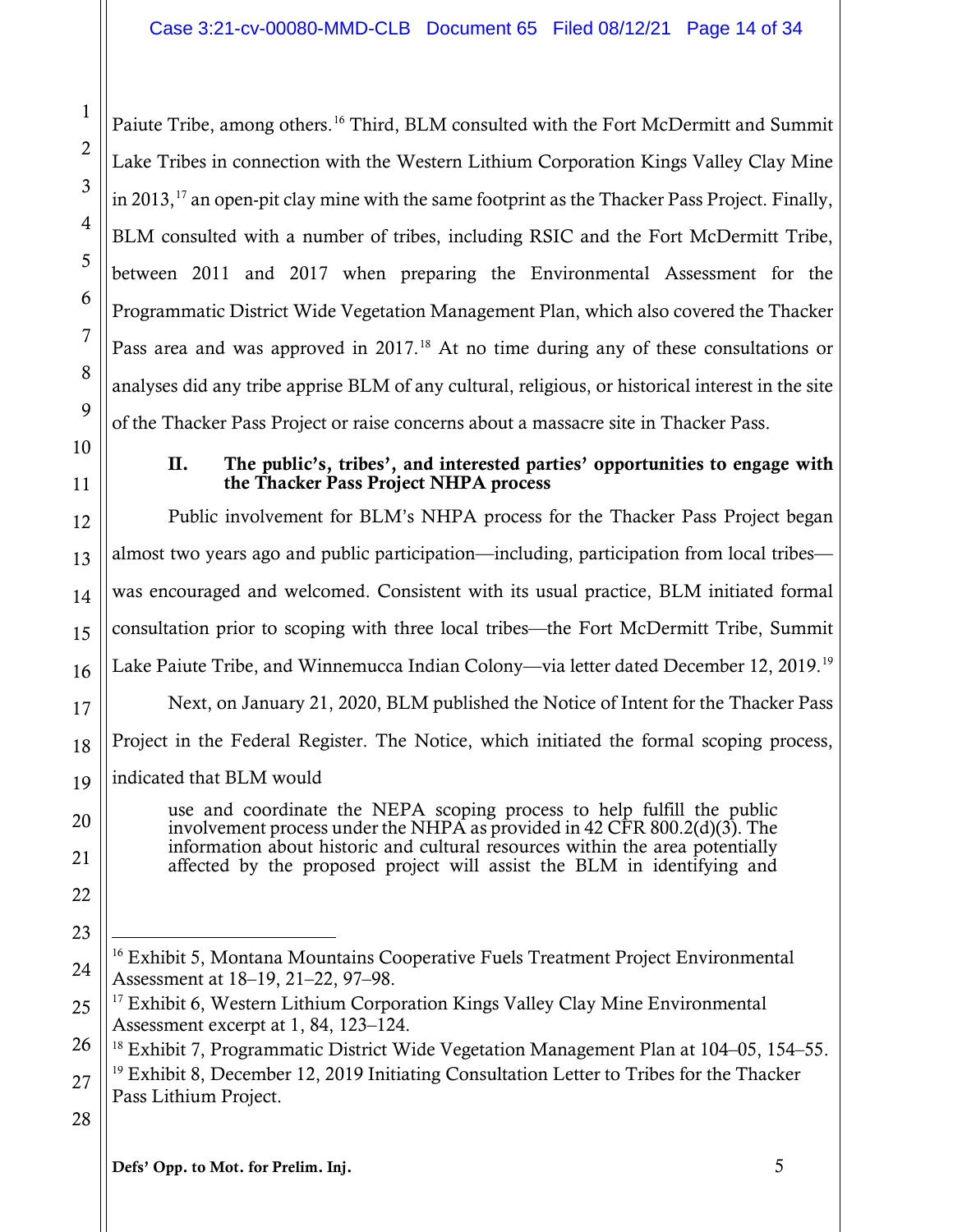evaluating impacts to such resources in the context of both NEPA and the  $NHPA.<sup>20</sup>$  $NHPA.<sup>20</sup>$  $NHPA.<sup>20</sup>$ 

The Notice also invited "Federal, State, and local agencies, along with tribes and other stakeholders that may be interested in or affected by the proposed project . . . to participate in the scoping process," submit comments on issues to be considered in the EIS until February 20, 2020, and attend two scoping meetings, one to be held in Winnemucca, Nevada, and the other in Orovada, Nevada.<sup>[21](#page-14-1)</sup> The two scoping meetings were held in person in Winnemucca and Orovada on February 5 and 6, 2020, respectively. Two Fort McDermitt Tribe members attended the February 6 meeting in Orovada.<sup>[22](#page-14-2)</sup> BLM, however, did not receive any letters or comments from any tribe or tribal member during the scoping process regarding historical or cultural properties in the Thacker Pass.[23](#page-14-3)

The Draft Environmental Impact Statement (DEIS), made available for public comment on July 29, 2020, delineated cultural resources identified through the scoping process, archival background research, and pedestrian inventories.<sup>[24](#page-14-4)</sup> BLM noted its determination that adverse impacts to historic or cultural properties were anticipated and that a plan would be developed to address them, and listed and described the cultural resources of which it was aware.<sup>[25](#page-14-5)</sup> The Notice of Availability again invited "tribes and other stakeholders that may be interested in or affected by the proposed Project . . . to participate in the comment process," and noted that comments were due 45 days after publication. [26](#page-14-6) A physical copy of the DEIS, with an additional invitation to consult, was sent to the Fort

 $\overline{a}$ <sup>20</sup> Notice of Intent, 85 Fed. Reg. 3413-02, 3414 (Jan. 21, 2020).

<span id="page-14-1"></span><span id="page-14-0"></span>23 <sup>21</sup> *Id.*

1

2

3

4

5

6

7

8

9

10

11

12

13

14

15

16

17

18

19

20

21

22

<span id="page-14-2"></span>24

<span id="page-14-4"></span>26  $^{24}$  Exhibit 10, Thacker Pass Lithium Project DEIS Chapter 4 excerpt at 4-75.

### 28

Defs' Opp. to Mot. for Prelim. Inj. 6

<sup>22</sup> Exhibit, ROD 1 at 1, 6. *See* Exhibit 9, Thacker Pass Scoping Report Excerpt (Orvada Feb. 6 sign-in sheet).

<span id="page-14-3"></span><sup>25</sup> <sup>23</sup> *See* Exhibit 9, Thacker Pass Scoping Report at App'x C.

<span id="page-14-6"></span><span id="page-14-5"></span><sup>27</sup>  $^{25}$  Exhibit 11, Thacker Pass Lithium Project DEIS Appendix G and Table J.1 excerpts.  $26$  85 Fed. Reg. 45,651, 45,651-52 (July 29, 2020).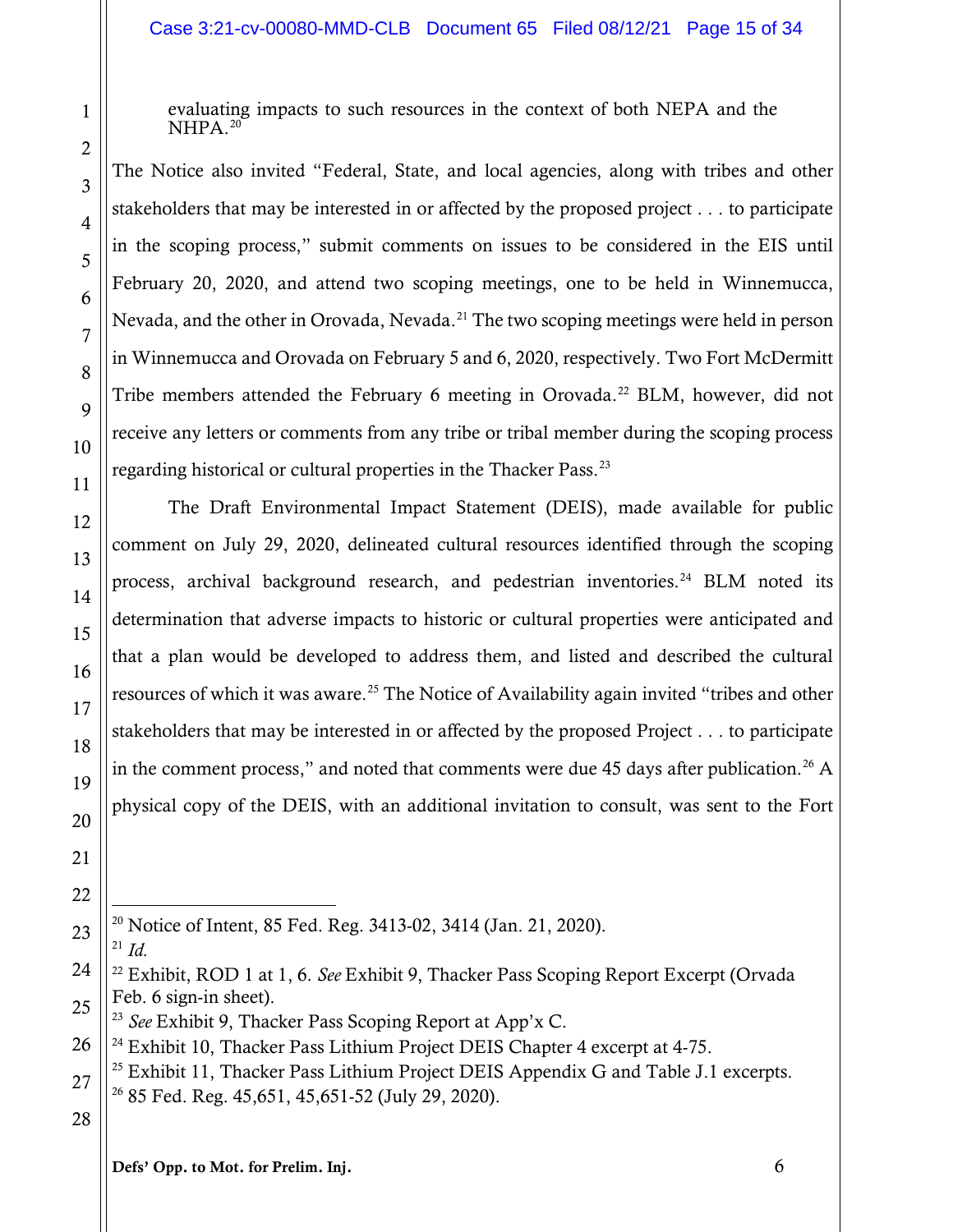McDermitt Tribe, Summit Lake Paiute Tribe, and Winnemucca Indian Colony. [27](#page-15-0) After providing at least 15 days advance notice through the BLM website, BLM held two virtual meetings on August 19 and 20, 2020.<sup>[28](#page-15-1)</sup> Despite these consultation efforts, no concerns were raised about cultural properties in Thacker Pass

Finally, the Notice of Availability for the Final Environmental Impact Statement (FEIS) was published on December 4, 2020, and the FEIS was made available for review on BLM's ePlanning website. The Notice indicated that a final decision on the proposal would not issue for a minimum of 30 days, thus giving additional public notice.<sup>[29](#page-15-2)</sup> A physical copy of the FEIS was sent to the Fort McDermitt Tribe, Summit Lake Paiute Tribe, and Winnemucca Indian Colony on December 19, 2020. [30](#page-15-3)

#### III. The Memorandum of Agreement, HPTP, and ARPA permit

After completing its NHPA review, BLM, in consultation with the Nevada SHPO, determined that the Thacker Pass Project would have an adverse effect on a number of historic properties within the Project's "area of potential effect."<sup>[31](#page-15-4)</sup> Plaintiff-Intervenors do not argue any defect in the determined area of potential effect, which encompasses the entire Project Area and extends beyond it.<sup>[32](#page-15-5)</sup> On November 5, 2020, BLM and the Nevada SHPO signed a Memorandum of Agreement which approved the HPTP and also imposed conditions on the excavations conducted under it.<sup>[33](#page-15-6)</sup>

<span id="page-15-0"></span> $\overline{a}$  $^{27}$  Exhibit 12, Letters to Tribes Soliciting Comments on the Thacker Pass Lithium Project DEIS.

<sup>&</sup>lt;sup>28</sup> Exhibit 1, ROD at 1.

<span id="page-15-2"></span><span id="page-15-1"></span><sup>29</sup> 85 Fed. Reg. 78,349, 78,349 (Dec. 4, 2020).

<span id="page-15-3"></span><sup>&</sup>lt;sup>30</sup> Exhibit 13, Letters to Tribes Soliciting Comments on the Thacker Pass Lithium Project FEIS.

<span id="page-15-4"></span><sup>31</sup> Exhibit 1, ROD at 5–6; *see also* Declaration of Mark E. Hall ¶ 4, *W. Watersheds Project v. Bureau of Land Management*, Case No. 3:21-cv-103-MMD-CLB (D. Nev. consolidated July 30, 2021) ECF No. 30-1.

<span id="page-15-5"></span> $32$  Exhibit 14, Memorandum of Agreement between BLM Nevada and Nevada State Historic Preservation Office, App'x C (HPTP) at 1–4.

<span id="page-15-6"></span><sup>33</sup> Exhibit 14, MOA.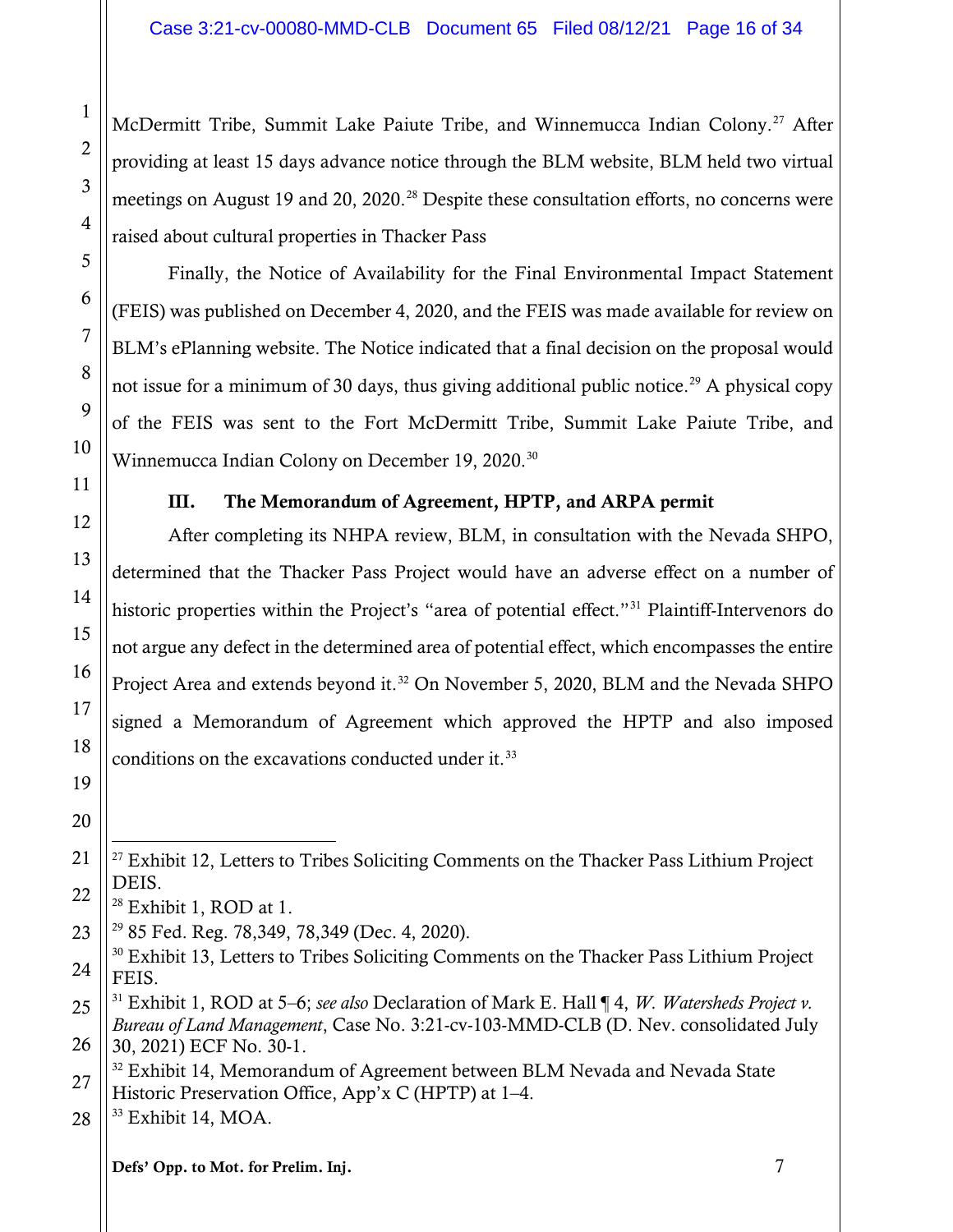ARPA governs excavation of archeological sites on public lands and removal of archeological artifacts from those sites. A permit under ARPA must issue before the cultural resources contractor can "excavate and/or remove archaeological resources from public lands" or "carry out activities associated with such excavation . . . ." 43 C.F.R. § 7.5(a). Before the permit could issue in this case, BLM was required to "notify any Indian tribe which may consider the site as having religious or cultural importance" by sending notice "to the chief executive officer or other designated official of the tribe." *Id.* § 7.7(a)(1). *See also* i*d.* § 7.1(b)(1) (requiring BLM to "seek to identify" such tribes). While BLM "may provide notice to any other Native American group" that it knows "to consider sites potentially affected as being of religious or cultural importance," such notice is not required. *Id.* § 7.7(a)(2). The permit may not issue until 30 days after the required notice, during which BLM "may meet with official representatives of any Indian tribe or group to discuss their interests, including ways to avoid or mitigate potential harm or destruction such as excluding sites from the permit area." *Id.* § 7.7(a)(3).

In accordance with ARPA's consultation requirements, BLM sent copies of the HPTP to the Fort McDermitt Tribe, Summit Lake Paiute Tribe, and the Winnemucca Indian Colony on April 14, 2021, with letters requesting those tribes' assistance "in identifying cultural and social values, religious beliefs, sacred places, and traditional practices . . . which could be affected by [BLM] actions on public lands" in Thacker Pass "and where feasible to seek opinions and potential agreement on measures to protect those tribal interests."<sup>[34](#page-16-0)</sup> The Fort McDermitt Tribe responded raising—for the first time with respect to the Project concerns about cultural, historical, and religious resources in Thacker Pass. [35](#page-16-1) BLM held a consultation meeting concerning the ARPA permit with the Fort McDermitt Tribe on June

<span id="page-16-1"></span>28

1

2

3

4

5

6

7

8

9

10

11

12

13

14

15

16

17

18

19

20

21

22

23

24

25

<span id="page-16-0"></span>26

 $\overline{a}$ <sup>34</sup> Exhibit 26, Declaration of Mark Hall ("Second Hall Decl.") ¶ 5; *See also* Exhibit 15, Letter to Tribes Soliciting Comments on the Thacker Pass Lithium Project MOA and HPTP. <sup>35</sup> Exhibit 16, May 4, 2021 Letter from Fort McDermitt Paiute-Shoshone.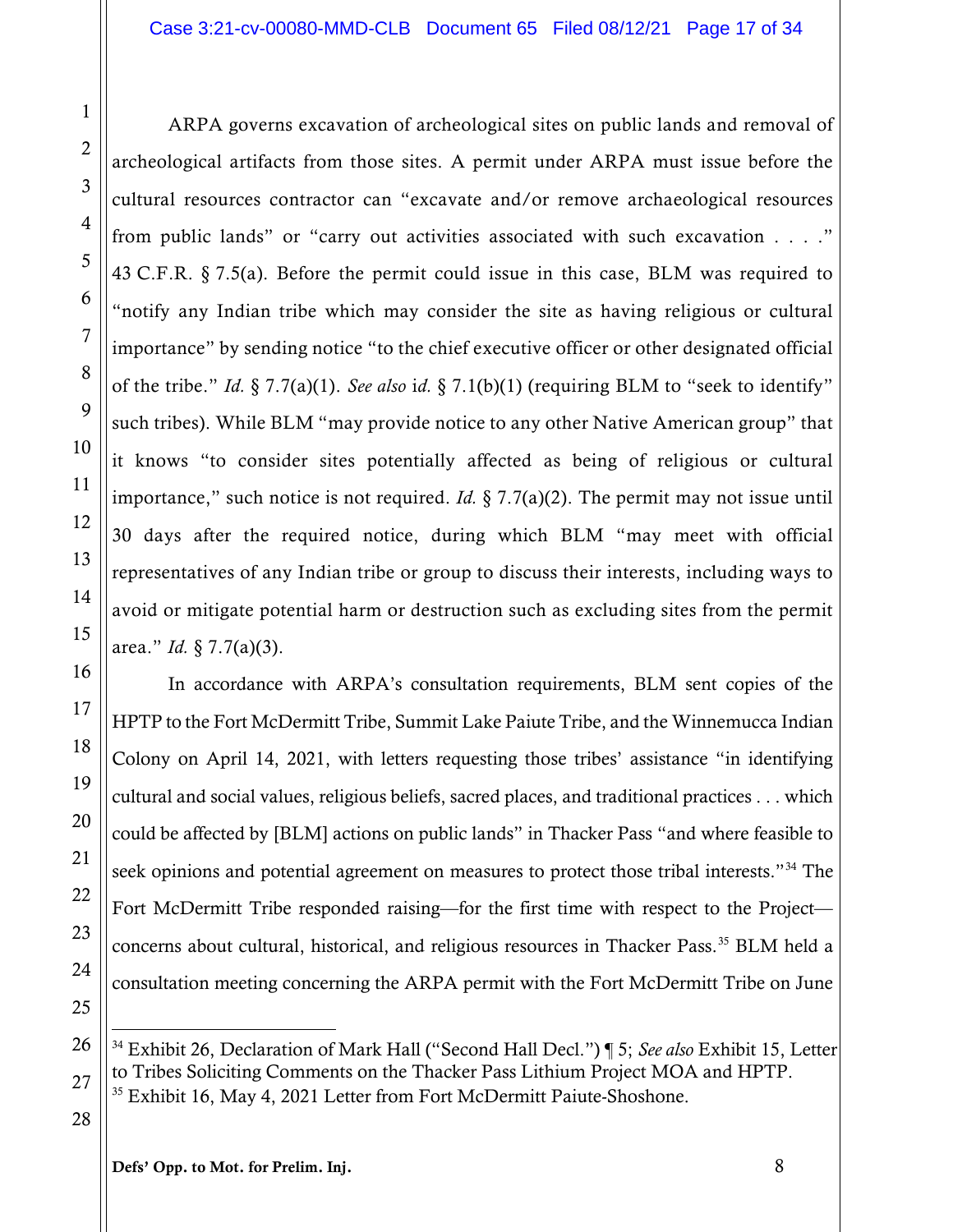4, 2021.<sup>[36](#page-17-0)</sup> At that meeting, representatives raised concerns about disturbance to places of cultural or religious importance, including possible burials, archaeological sites, and historic groves of plants important to hunting and gathering.<sup>[37](#page-17-1)</sup> BLM committed to on-going consultation for appropriate mitigation of any damage to these sites and confirmed the on-going arrangement to hire tribe members as cultural monitors at the Project area.<sup>[38](#page-17-2)</sup>

It was not until June 2021 that the RSIC, the People, and the Burns Paiute Tribe raised any concerns about the Thacker Pass Project. [39](#page-17-3) And prior to its June 16, 2021 letter, the Burns Paiute Tribe had not previously informed BLM that it considered its traditional territory to include the Thacker Pass area.<sup>[40](#page-17-4)</sup> Though the NHPA consultation period for the Thacker Pass Project and thus the HPTP itself closed in 2020, BLM invited the RSIC, the People, and the Burns Paiute Tribe to consult on the ARPA permit and propose any appropriate mitigation measures.<sup>[41](#page-17-5)</sup> Plaintiff-Intervenors filed their complaint while the ARPA consultation period remained open, seeking an injunction against activities into which they still had—and as of this filing,  $42$  continue to have—opportunities to provide input into ways to avoid or mitigate potential harm during activities conducted under the HPTP.

<sup>38</sup> *Id.*

1

2

3

4

5

6

7

8

9

10

11

12

13

14

15

16

17

18

<span id="page-17-1"></span><span id="page-17-0"></span>19

 $\overline{a}$ <sup>36</sup> Exhibit 17, June 4, 2021 Fort McDermitt Paiute-Shoshone Tribe meeting notes. <sup>37</sup> *Id.*

<span id="page-17-3"></span><span id="page-17-2"></span><sup>21</sup> 22 <sup>39</sup> Exhibit 18, June 3, 2021 Letter from RSIC; June 16, 2021 Letter from Burns Paiute Tribe; June 24, 2021 Letter from the People.

<sup>40</sup> Exhibit 26, Second Hall Decl. ¶ 4.

<span id="page-17-5"></span><span id="page-17-4"></span><sup>23</sup> 24 25 26 <sup>41</sup> Exhibit 19, Letters to RSIC, the People, and Burns Paiute Tribe Inviting ARPA Consultation. Contrary to the Burns Paiute Tribe's contention, *see* Teeman Decl. ¶ 20, ECF No. 62-1, BLM responded to the Burns Paiute Tribe's June 16, 2021 letter on July 8, 2021 via certified mail, and invited the Burns Paiute Tribe to consult on the ARPA permit.  $42$  On August 12, 2021, BLM sent letters to RSIC, the Burns Paiute Tribe, and the People, again inviting them to consult on the ARPA permit and discuss "ways to avoid or mitigate

<span id="page-17-6"></span><sup>27</sup> potential harm or destruction." *See* Exhibit 20, August 12, 2021 Letters to the Burns Paiute Tribe, Pyramid Lake Paiute Tribe, and RSIC Inviting ARPA Consultation; Exhibit 21,

<sup>28</sup> August 10, 2021 Email to RSIC.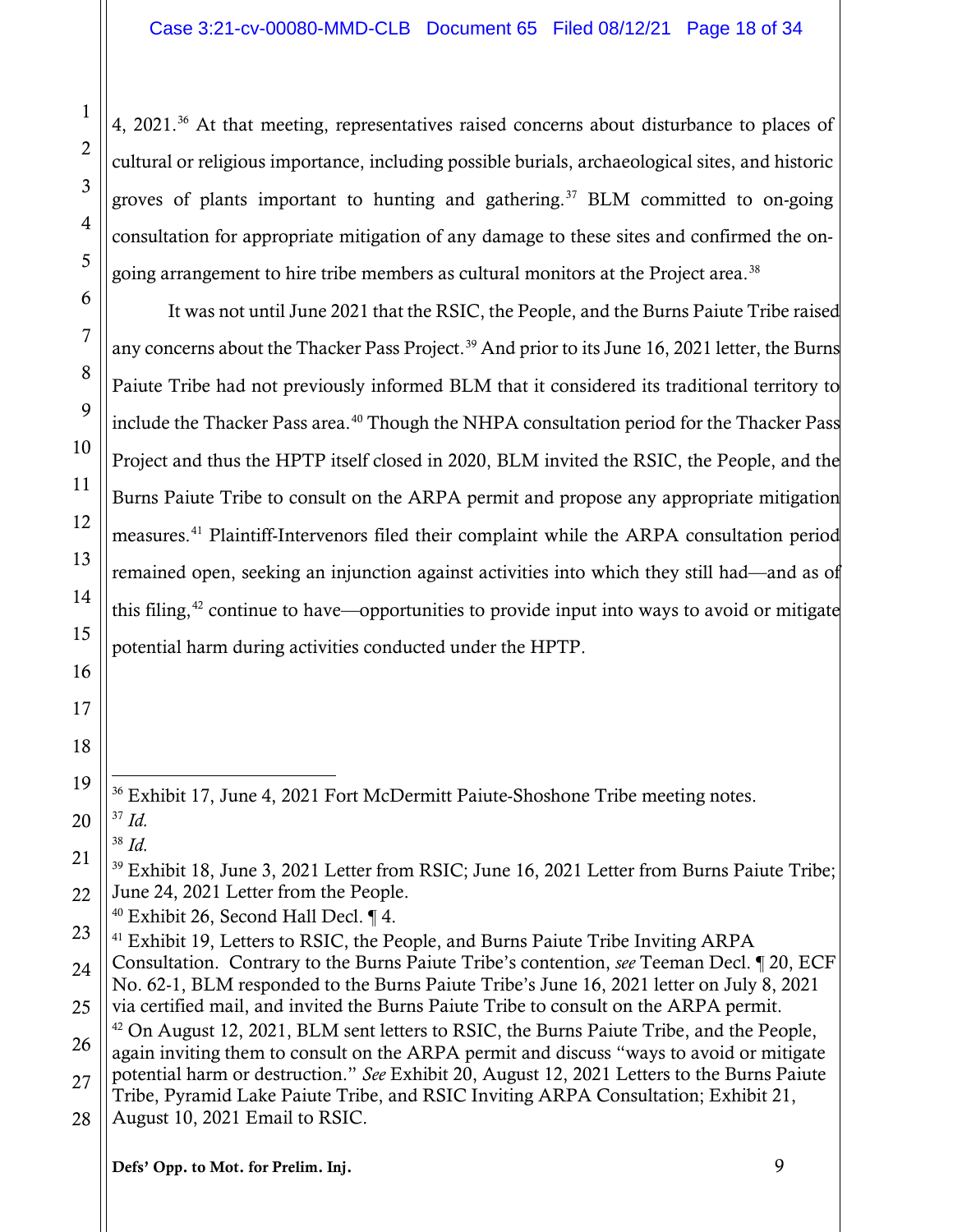#### LEGAL STANDARDS

#### I. A preliminary injunction is an extraordinary remedy

"A preliminary injunction is an extraordinary remedy never awarded as of right." *Winter v. Nat. Res. Def. Council*, 555 U.S. 7, 24 (2008) (citation omitted). To obtain this extraordinary remedy, Plaintiffs must carry "the heavy burden of making a 'clear showing' that [they are] entitled to a preliminary injunction." *Ctr. for Competitive Politics v. Harris*, 784 F.3d 1307, 1312 (9th Cir. 2015). The "requirement for substantial proof is much higher" for a motion for a preliminary injunction than it is for a motion for summary judgment. *Mazurek v. Armstrong*, 520 U.S. 968, 972 (1997) (per curiam).

A plaintiff seeking a preliminary injunction must show: "(1) it is likely to succeed on the merits; (2) it is likely to suffer irreparable harm if the preliminary injunction is not granted; (3) the balance of equities tips in its favor; and (4) an injunction is in the public's interest." *Conservation Cong. v. U.S. Forest Serv.*, 720 F.3d 1048, 1054 (9th Cir. 2013) (citing *Winter*, 555 U.S. at 20, 22). In the Ninth Circuit, "serious questions going to the merits' and a hardship balance that tips sharply toward the plaintiff can support issuance of a preliminary injunction," albeit only "so long as the plaintiff also shows that there is a likelihood of irreparable injury and that the injunction is in the public interest." *All. for the Wild Rockies v. Cottrell*, 632 F.3d 1127, 1132 (9th Cir. 2011). Under either test, a plaintiff must "establish that irreparable harm is *likely*, not just possible," *id.* at 1131, and a deficiency in any one of the required elements precludes extraordinary relief, *Winter*, 555 U.S. at 24.

Under this standard, it is not enough for a court considering a request for injunctive relief to ask whether there is a good reason why an injunction should *not* be issued; rather, a court must determine that an injunction *should* issue. *Monsanto Co. v. Geertson Seed Farms*, 561 U.S. 139, 157–58 (2010). Thus, an injunction should issue only where a plaintiff makes a clear showing and presents substantial proof that an injunction is warranted, *Mazurek*, 520 U.S. at 972, and does more than merely allege imminent harm sufficient to establish

Defs' Opp. to Mot. for Prelim. Inj. 10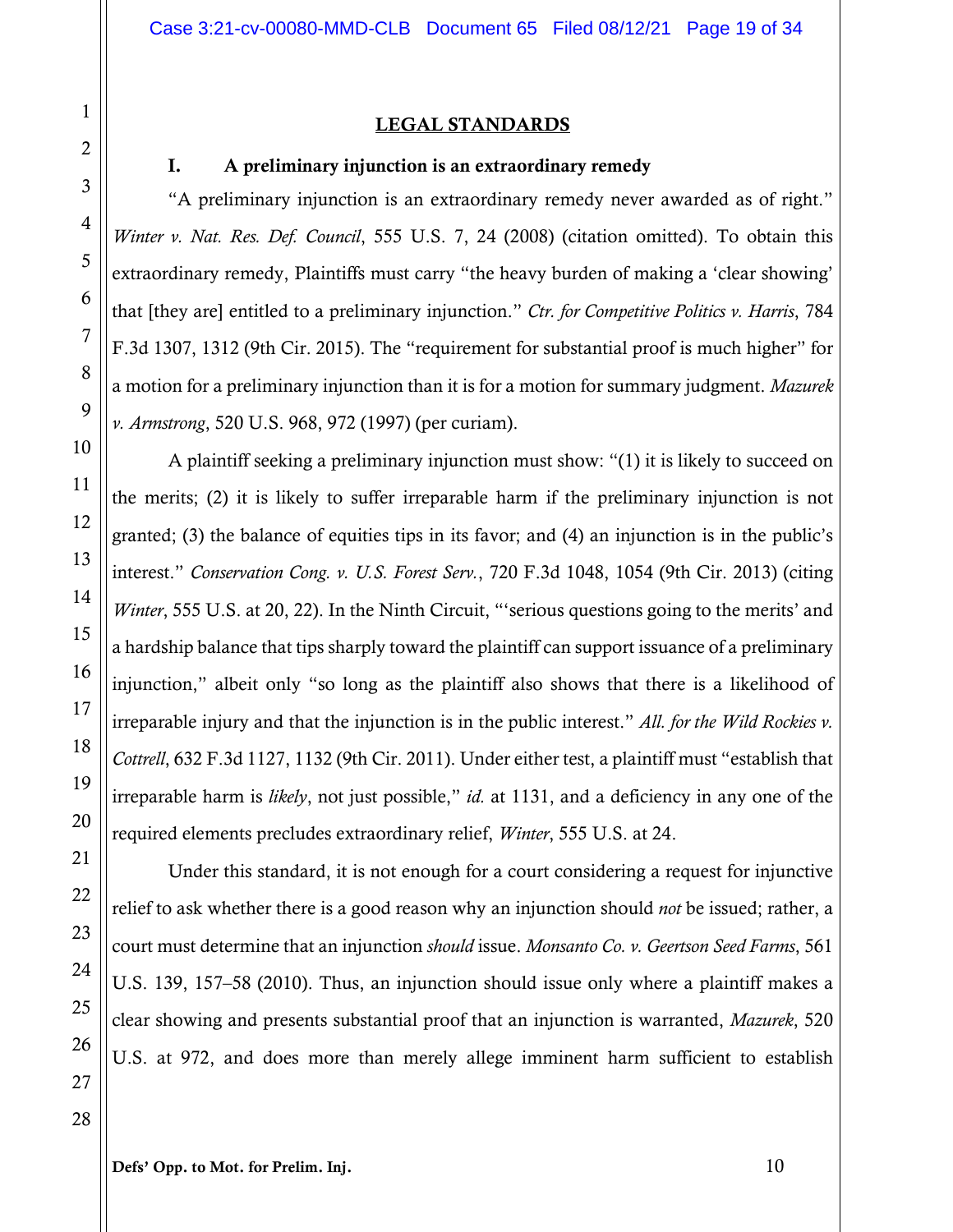standing, *see Associated Gen. Contractors of Cal., Inc. v. Coal. for Econ. Equity*, 950 F.2d 1401, 1410 (9th Cir. 1991); *Ctr. for Food Safety v. Vilsack*, 636 F.3d 1166, 1171 n.6 (9th Cir. 2011).

#### II. The National Historic Preservation Act

The NHPA sets forth procedural requirements for federal agencies to "take into account the effect of [an] undertaking on any historic property." 54 U.S.C. § 306108. The NHPA, like NEPA, "is a stop, look, and listen provision that requires each federal agency to consider the effects of its programs." *Muckelshoot Indian Tribe v. U.S. Forest Service*, 177 F.3d 800, 805 (9th Cir. 1999). The Advisory Council on Historic Preservation (ACHP) administers the NHPA, *see* 54 U.S.C. § 306112, and has promulgated regulations to govern federal agency compliance with the NHPA consultation process, codified at 36 C.F.R. Part 800. Pursuant to a National Programmatic Agreement, the BLM Nevada State Office, the ACHP, and the National Conference of State Historic Preservation Officers replaced the procedures set forth in 36 C.F.R. § 800.3 through § 800.7 with the 2014 BLM-State Historic Preservation Office (SHPO) Protocol Agreement ("the Protocol").<sup>[43](#page-19-0)</sup> The Protocol establishes the ensuing process once a federal agency identifies a project as an "undertaking" in Nevada that "has the potential to cause effects on historic properties."<sup>[44](#page-19-1)</sup> *Id.* § I(A); 36 C.F.R.  $§ 800.16(y).$ 

First, the federal agency identifies the "historic properties" within the area of potential effect that are listed or eligible for listing on the National Register. The Protocol  $\S V(A)$ ; 36 C.F.R. § 800.3 (defining "historic property"). Second, the agency evaluates the proposed undertaking's effects on those properties. The Protocol  $\S V(C)$ ; 36 C.F.R.  $\S 800.5$ . Third, if an adverse effect is found, the agency considers measures to avoid, mitigate, or minimize those effects. The Protocol  $\S V(A)$ ; 36 C.F.R.  $\S 800.6$ .

<span id="page-19-1"></span><span id="page-19-0"></span> $\overline{a}$  $43$  Exhibit 22, 2014 BLM Nevada State Protocol Agreement (Updated December 22, 2014). <sup>44</sup> The regulations define historic properties as "any prehistoric or historic district, site, building, structure, or object included in, or eligible for inclusion in, the National Register of Historic Places maintained by the Secretary of the Interior." 36 C.F.R. § 800.16(1)(1).

Defs' Opp. to Mot. for Prelim. Inj. 11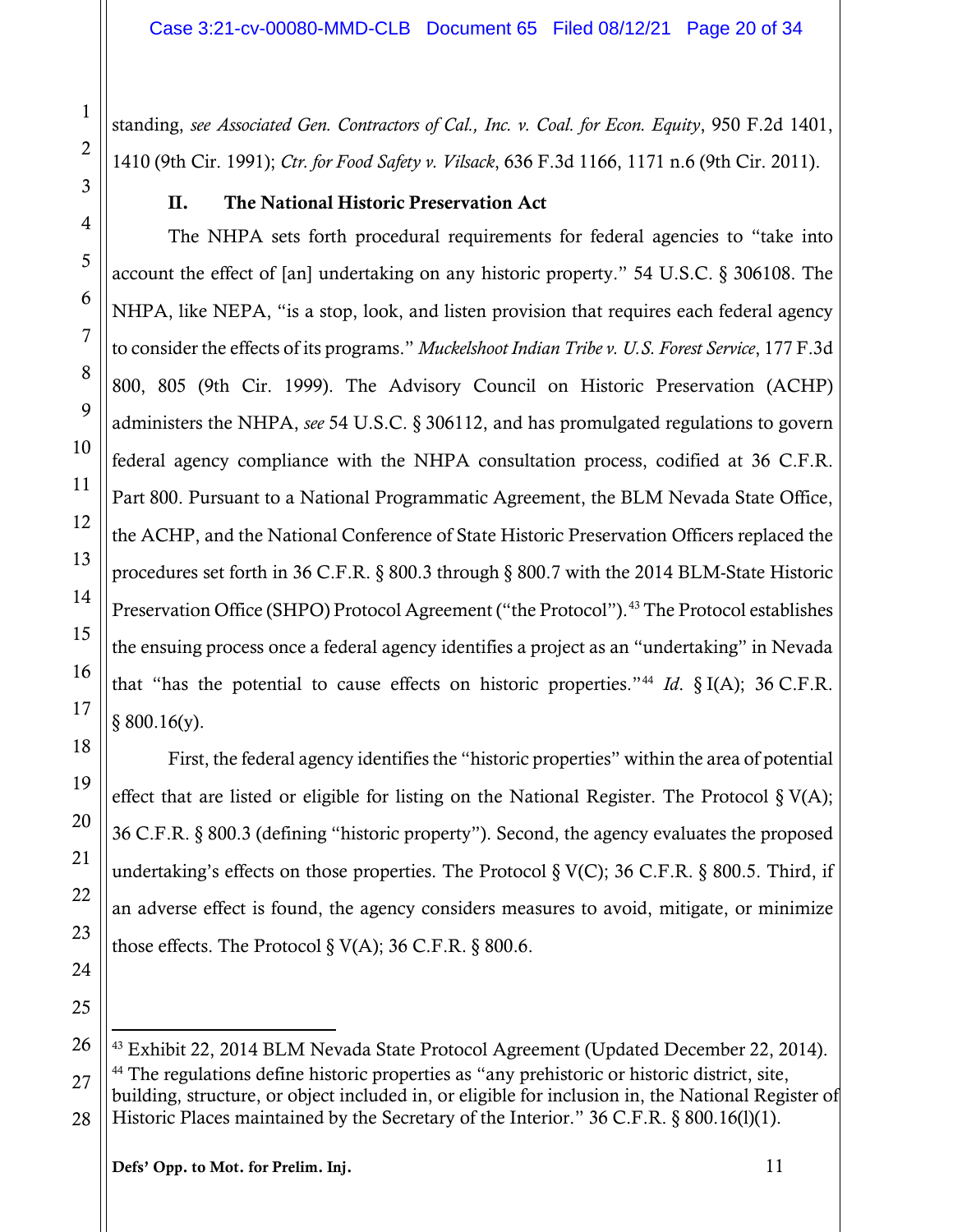In the context of identifying "historic properties," *see* The Protocol § V(A); 36 C.F.R. § 800.4, the agency must consult with the SHPO to "[d]etermine and document the area of potential effects," which it did here. The Protocol § IV(A-C); 36 C.F.R. § 800.4(a)(1). And the agency must "make a reasonable and good faith effort" to identify historic properties within the undertaking's area of potential effects. *See* The Protocol § V(A); 36 C.F.R. § 800.4(b)(1); *Quechan Indian Tribe v. U.S. Dept. of Interior*, 547 F. Supp. 2d 1033, 1046–47 (D. Ariz. 2008). The Protocol identifies several different methods an agency may use to satisfy this requirement, including background research, consultation, oral history interviews, sample field investigation, and field survey," *Id*. § V(A); 36 C.F.R. § 800.4(b)(1), but the NHPA regulations' good-faith standard does not require the agency to use all of those techniques, *Summit Lake Paiute Tribe of Nev. v. U.S. Bureau of Land Mgmt.*, 496 F. App'x. 712, 715 (9th Cir. 2012).

For engagement with Native American tribes, the Protocol defers to 36 C.F.R. §§ 800.2(c)(1)-(2). Protocol at 2. Accordingly, the agency must "consult with any Indian tribe or Native Hawaiian organization that attaches religious and cultural significance to historic properties that may be affected by an undertaking," 36 C.F.R.  $\S$  800.2(c)(2)(ii), and must "provide[ ] the Indian tribe . . . a reasonable opportunity to identify its concerns about historic properties, advise on the identification and evaluation of historic properties, including those of traditional religious and cultural importance, articulate its views on the undertaking's effects on such properties, and participate in the resolution of adverse effects." *Id*. § 800.2(c)(2)(ii)(A). If the agency finds that sites listed or eligible for listing on the National Register may be affected, it must solicit the views of various parties. Protocol § V(F); 36 C.F.R.§ 800.4(d)(2). The agency then applies the criteria of the regulations to determine if there is an adverse effect, *id.*, and if so, engages in further consultation regarding the resolution of any such adverse effects, *id*.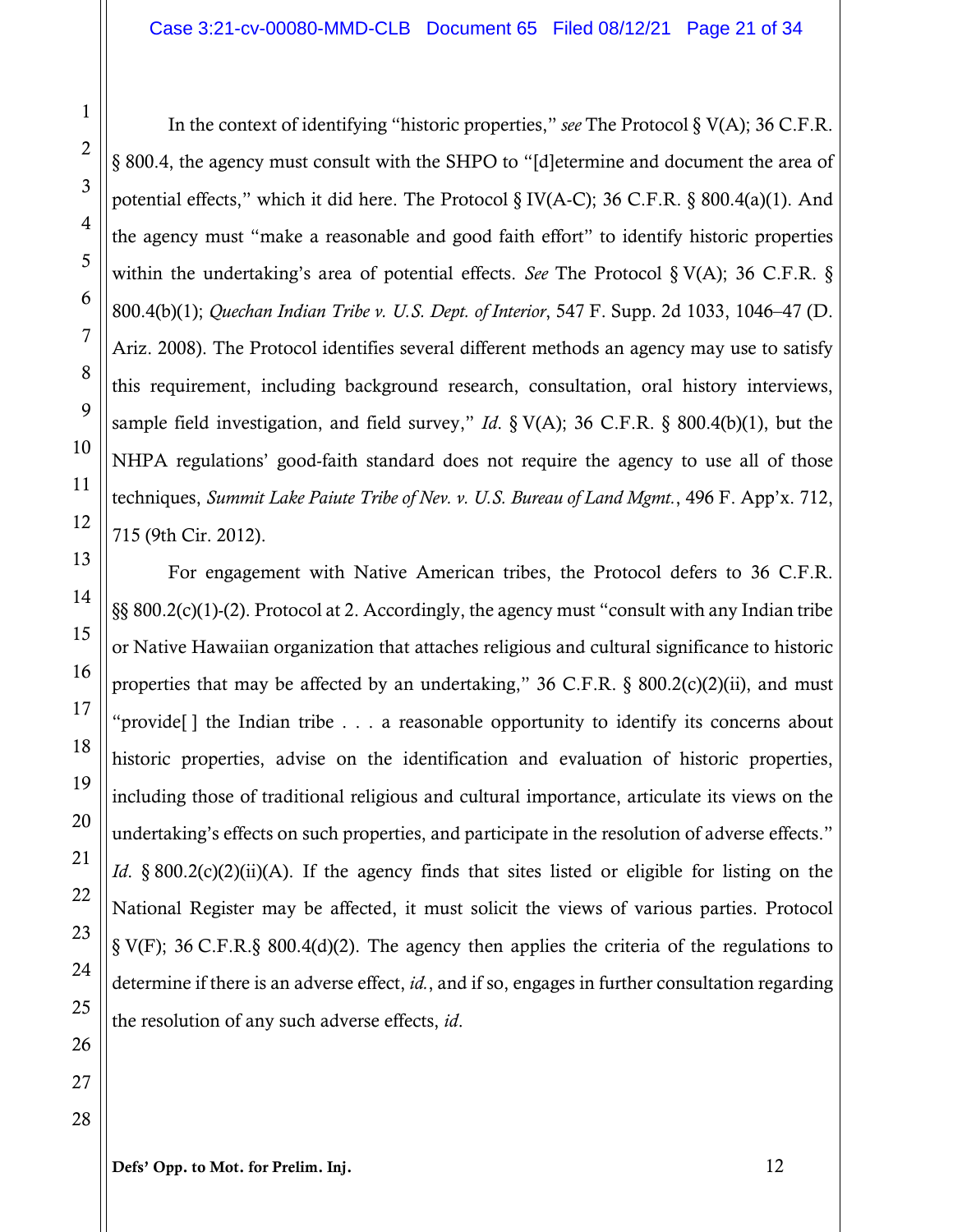#### III. Administrative Procedure Act review of agency action

Where a statute, such as the NHPA, does not provide for a private right of action, the APA, 5 U.S.C. §§ 701-706, provides for judicial review of the merits for challenges to final agency actions. *See Lujan v. Nat'l Wildlife Fed'n*, 497 U.S. 871, 882-83 (1990) (NEPA). Final agency action is reviewed under 5 U.S.C. § 706(2). Such review is highly deferential. *Lands Council v. McNair*, 537 F.3d 981, 992–94 (9th Cir. 2008), *overruled in part on other grounds*, *Winter*, 555 U.S. at 22. Agency decisions may be overturned only if "arbitrary, capricious, an abuse of discretion, or otherwise not in accordance with law." *Native Ecosystems Council v. Dombeck*, 304 F.3d 886, 891 (9th Cir. 2002) (citation omitted). An agency action will be upheld if the agency has considered the relevant factors and articulated a rational connection between the facts found and choice made. *Balt. Gas & Elec. Co. v. Nat. Res. Def. Council, Inc.*, 462 U.S. 87, 105 (1983). The court may not substitute its judgment for that of the agency. '*Motor Vehicle Mfrs. Ass'n. v. State Farm Mut. Auto. Ins.*, 463 U.S. 29, 43 (1983).

#### **ARGUMENT**

I. Plaintiff-Intervenors are not likely to succeed on the merits of their claims Plaintiff-Intervenors must demonstrate a likelihood of success on the merits of any of their claims to obtain preliminary injunctive relief. *Conservation Cong.*, 720 F.3d at 1054. They cannot do so here because: (1) BLM made a "reasonable and good faith effort" to identify tribes for consultation, *Muckleshoot Indian Tribe v. U.S. Forest Serv.*, 177 F.3d 800, 805 (9th Cir. 1999); (2) BLM has provided Plaintiff-Intervenors a "reasonable opportunity to identify [their] concerns about historic properties, advise identification and evaluation of historic properties, articulate their views on the undertaking's effects on such properties, and participate in the resolution of adverse effects," 36 C.F.R.  $\S 800.2(c)(2)(ii)(A)$ ; (3) BLM sought and considered the views of the public; and (4) BLM did not issue the ROD before the MOA was signed. [45](#page-21-0) Plaintiff-Intervenors have not presented facts or legal support to the contrary, so their motion should be denied.

1

2

<span id="page-21-0"></span> $\overline{a}$ <sup>45</sup> *See* Pl.-Intervenors' Mem. at 9–10.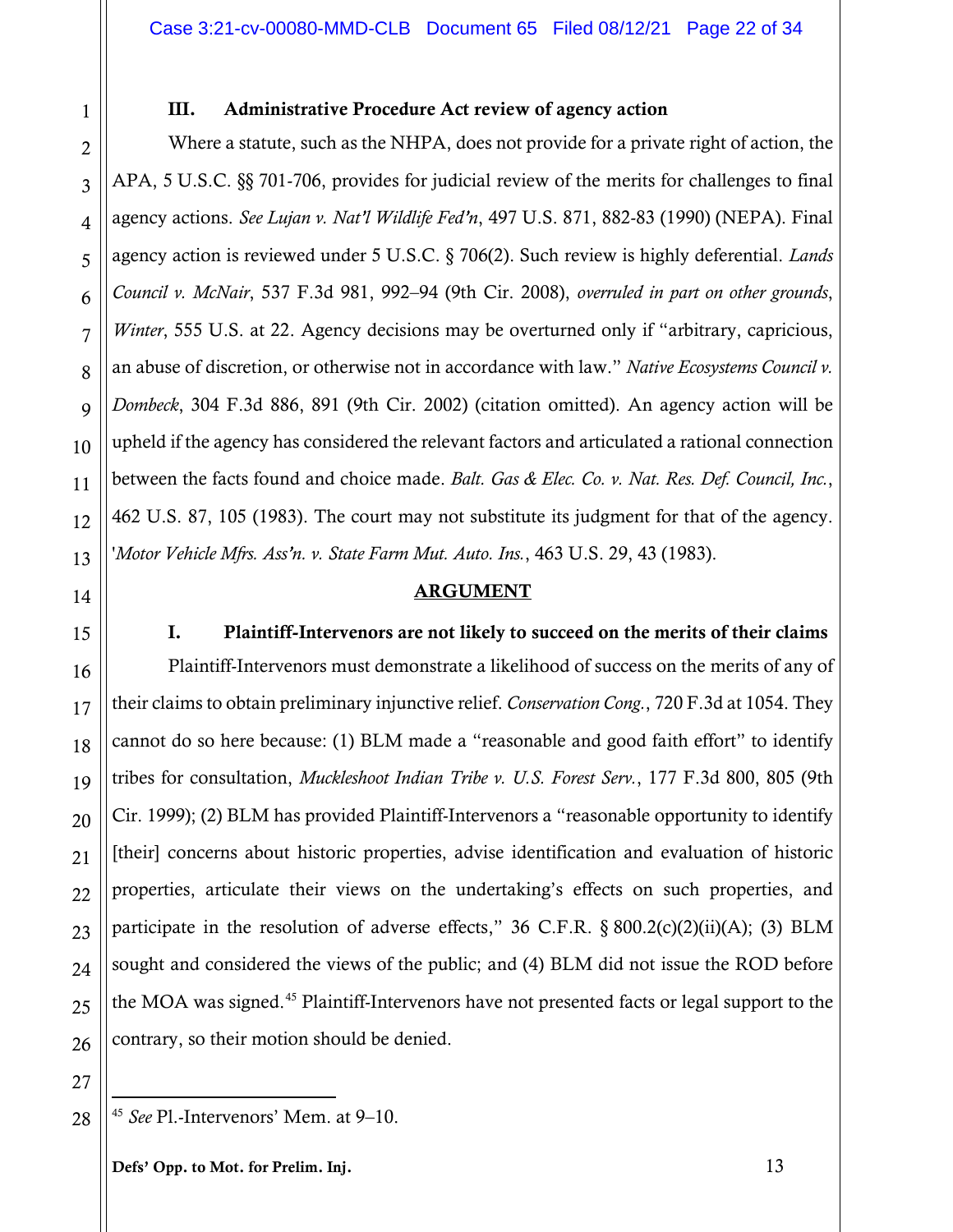#### Pursuant to the NHPA, BLM made a good faith and reasonable A. effort to identify tribes for consultation

Plaintiff-Intervenors cannot succeed on their claim under the NHPA because BLM complied with the NHPA, its implementing regulations, and State Protocol Agreement in identifying tribes for consultation on the Project. Though Plaintiff-Intervenors argue that BLM was obligated to "consult with *any* Indian tribe . . . that attaches religious and cultural significance to historic properties that may be affected by" the Project, $46$  BLM is only required to "make a reasonable and good faith effort to identify any Indian tribes" to be consulted in the NHPA process,  $36$  C.F.R.  $\S$   $800.2(c)(2)(ii)(A)$ . BLM did so here.

First, BLM's effort to identify Indian tribes with which to consult under the NHPA was properly informed by its decades-long history of consulting with tribes regarding other projects in the area, described *supra*. Based on what BLM learned in prior consultations, BLM reasonably decided to consult with the Fort McDermitt Tribe, Summit Lake Paiute Tribe, and the Winnemucca Indian Colony about the Thacker Pass Project—tribes with geographic proximity to Thacker Pass that had previously engaged in consultation or identified places of cultural and religious significance in the Thacker Pass area.<sup>[47](#page-22-1)</sup> Because there was no evidence in BLM's past planning, research or studies of the Thacker Pass area that Plaintiff-Intervenors would "attach[ ] religious and cultural significance to historic properties that may be affected by" the Project, 36 C.F.R.  $\S 800.2(c)(2)(ii)$ , BLM's determination of which tribes to consult was made in good faith, *Slockish v. U.S. Fed. Highway Admin.*, No. 3:08-CV-1169-ST, 2012 WL 3637465, at \*7 (D. Or. June 19, 2012), *report and recommendation adopted*, No. 3:08-CV-01169-ST, 2012 WL 3637715 (D. Or. Aug. 22, 2012). Plaintiff-Intervenors have not shown that this determination was unreasonable or in bad

1

2

3

4

5

6

7

8

9

10

11

12

13

14

15

16

17

18

19

20

21

22

 $\overline{a}$ <sup>46</sup> *Id.* at 11–12 (quoting 36 C.F.R. § 800.2(c)(2)(B)(ii)).

<span id="page-22-1"></span><span id="page-22-0"></span><sup>24</sup> 25 26 27 28  $47$  In doing so, BLM did not, as Plaintiff-Intervenors suggest, "lump all the tribes together," Pl.-Intervenors' Mem. at 17, but instead accounted for each tribe's previously-demonstrated engagement and identification of sites of cultural and religious significance. And though Plaintiff-Intervenors purport to identify other tribes with such connections to Thacker Pass, *see* Eben Decl. ¶ 13, ECF No. 45-1, they do not indicate that Ms. Eben is authorized to speak for those tribes or any support from those tribes for the proposition that they identify sites of cultural and religious significance in Thacker Pass.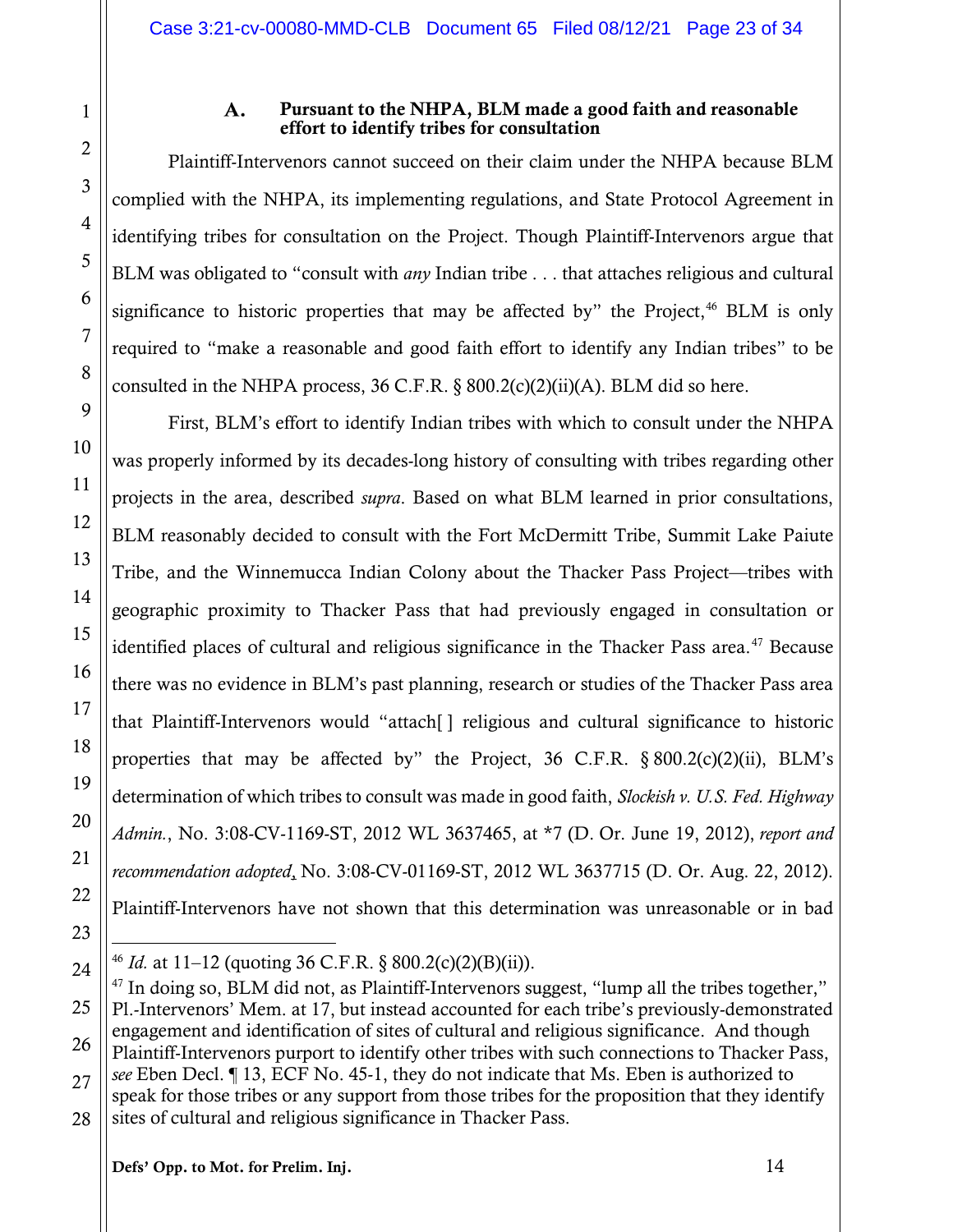faith, and so cannot succeed on the merits. *Muckleshoot Indian Tribe*, 177 F.3d at 807 (finding that without evidence that an agency failed to make a "good faith" effort to engage in NHPA consultations, the agency complied with the NHPA requirements).

Second, BLM's consultation with the Nevada SHPO further evidences that its determination was made in good faith. *See Ctr. for Biological Diversity v. U.S. Army Corps of Eng'rs*, No. CV 14-1667 PSG (CWX), 2015 WL 12659937, at \*21 (C.D. Cal. June 30, 2015), *aff'd sub nom.*, *Friends of Santa Clara River v. U.S. Army Corps of Eng'rs*, 887 F.3d 906 (9th Cir. 2018). BLM consulted with the Nevada SHPO in identifying both the area of potential effect and the tribes to be consulted in connection with the Project.<sup>[48](#page-23-0)</sup> In February 2020, the SHPO reviewed and signed off on BLM's identification of the Fort McDermitt Tribe, Summit Lake Paiute Tribe, and Winnemucca Indian Colony.<sup>[49](#page-23-1)</sup> The SHPO did not indicate that any other tribe had identified places of cultural and religious significance or should be consulted in connection with the Project.<sup>[50](#page-23-2)</sup>

Finally, BLM was not required to consult with the People separate from its consultation with the Fort McDermitt Tribe of which the People are a part because the People are not a federally recognized tribe to which the NHPA's consultation requirements extend. "[A] non-federally recognized Indian tribe, is not automatically entitled to consulting party status." *Winnemen Wintu Tribe v. U.S. Forest Serv.*, No. 2:09-cv-01072-KJM-KJN, 2017 WL 1093902, at \*3 (E.D. Cal. Mar. 23, 2017). Instead, the People "'may' be eligible to participate as a consulting party because [they have] a 'demonstrated interest,' but first [they] must request consulting party status, in writing, from the agency." *Id.* (citing 36 C.F.R. §§ 800.2(c)(5), 800.3(f)(3)). The People did not request consulting party status during the NHPA consultation period. Nor do Plaintiff-Intervenors point to evidence in the record showing that any of the People were acting as the requisite "representatives designated or

 $\overline{a}$  $48$  Exhibit 24, Correspondence between BLM and SHPO. <sup>49</sup> *Id.*

<span id="page-23-2"></span><span id="page-23-1"></span><span id="page-23-0"></span><sup>50</sup> *Id.*

1

2

3

4

5

6

7

8

9

10

11

12

13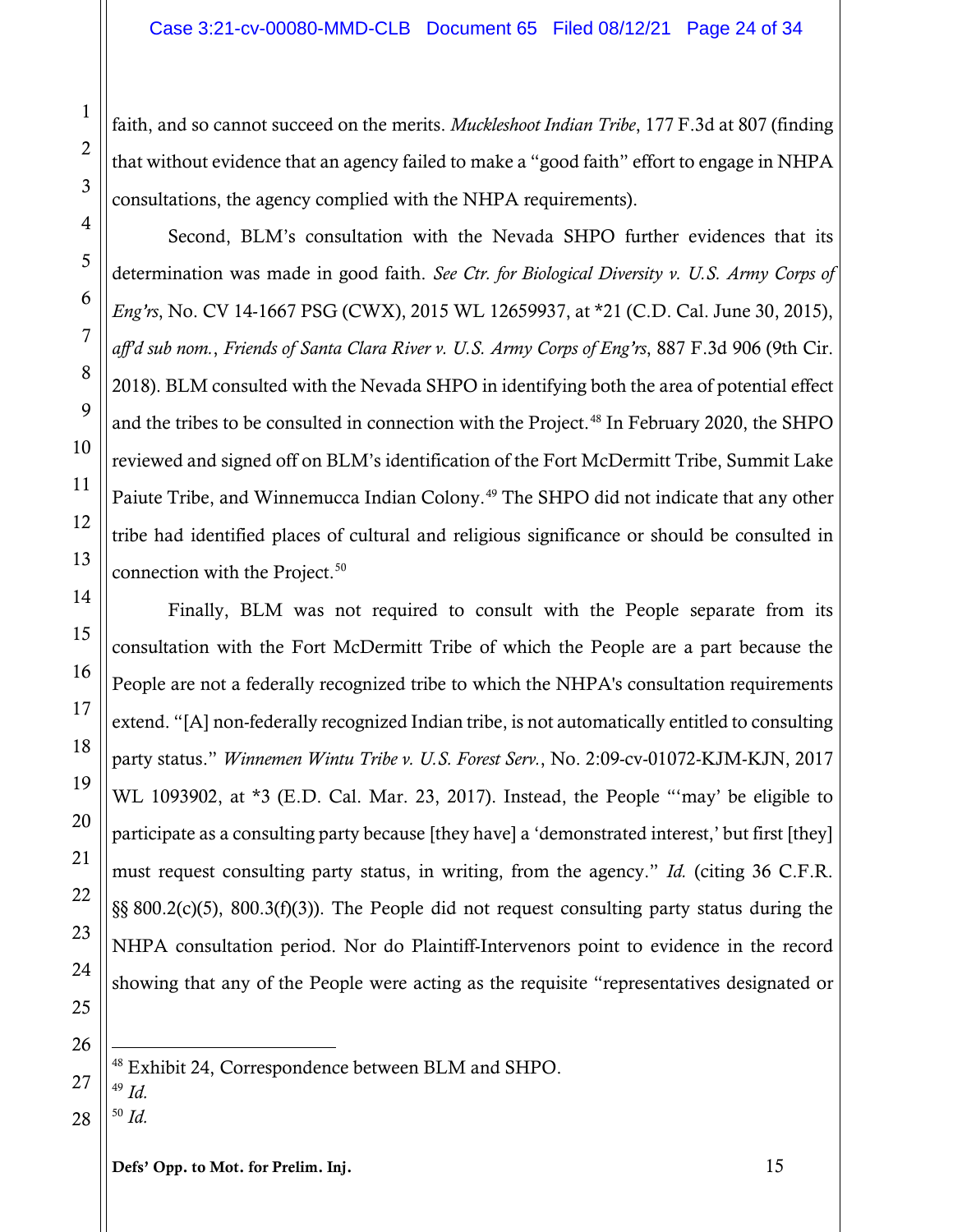identified by the tribal government." 36 C.F.R. § 800.2(c)(2)(ii)(C). The NHPA thus imposed no obligation on BLM to initiate separate consultations with them.

#### **B.** BLM provided the consulting tribes, Plaintiff-Intervenors, and the public a reasonable opportunity to consult on the Project's effects on historic properties.

BLM's engagement with the tribes identified for consultation also satisfied the requisite standards for NHPA consultation efforts. Once it identified tribes for consultation, BLM initiated consultation early in the scoping process.<sup>[51](#page-24-0)</sup> From that point on, BLM repeatedly contacted those tribes and provided the Draft EIS and MOA for comment in accordance with the NHPA.<sup>[52](#page-24-1)</sup> Courts have routinely found this level of engagement with consulting tribes adequate.[53](#page-24-2) *See Te-Moak Tribe of W. Shoshone of Nevada v. U.S. Dep't of Interior*, 608 F.3d 592, 609 (9th Cir. 2010). In *Quechan Tribe of Ft. Yuma Indian Rsrv. v. U.S. Dep't of the Interior*, the court rejected the reasoning in *Quechan Tribe of Fort Yuma Indian Reservation v. U.S. Dept. of Interior*, 755 F. Supp. 2d 1104 (S.D. Cal. 2010), finding instead that where BLM made numerous attempts to engage in government to government consultation and those requests were ignored or rebuffed, BLM had satisfied the NHPA requirements for consultation. 927 F. Supp. 2d 921, 933 (S.D. Cal. 2013), *aff'd.*, *Quechan Tribe of the Fort Yuma Indian Rsrv. v. U.S. Dep't of the Interio*r, 673 F. App'x 709 (9th Cir. 2016).

And in *Muckleshoot Indian Tribe,* 177 F.3d at 807, the Ninth Circuit Court of Appealsexplicitly distinguished cases like this from *Pueblo of Sandia v. United States*, 50 F.3d 856, 860 (10th Cir.1995), on which Plaintiff-Intervenors rely. In *Pueblo of Sandia*, the agency solicited information by form letter and failed to perform a good faith consultation with the

 $\overline{a}$  $51$  Exhibit 8, December 12, 2019, Initiating Consultation Letter to Tribes.

<span id="page-24-0"></span><sup>52</sup> *See e.g*. Exhibits 8, 12, 13, 15.

<span id="page-24-1"></span><sup>&</sup>lt;sup>53</sup> Plaintiff-Intervenors suggest, without explaining how, that closures due to COVID-19 impacted BLM's compliance with the NHPA's consultation requirements. *See* Pl.-

<span id="page-24-2"></span>Intervenors' Mem. at 13. But BLM identified tribes for consultation and sent its initial consultation letters in December 2019, before any COVID-19 closures. And consistent with

<sup>27</sup> direction from the Department of the Interior, BLM continued the NEPA and NHPA process but provided for participation in virtual public meetings. Exhibit 23, BLM COVID

Protocol for Public Hearings and Consultation Guidance Document.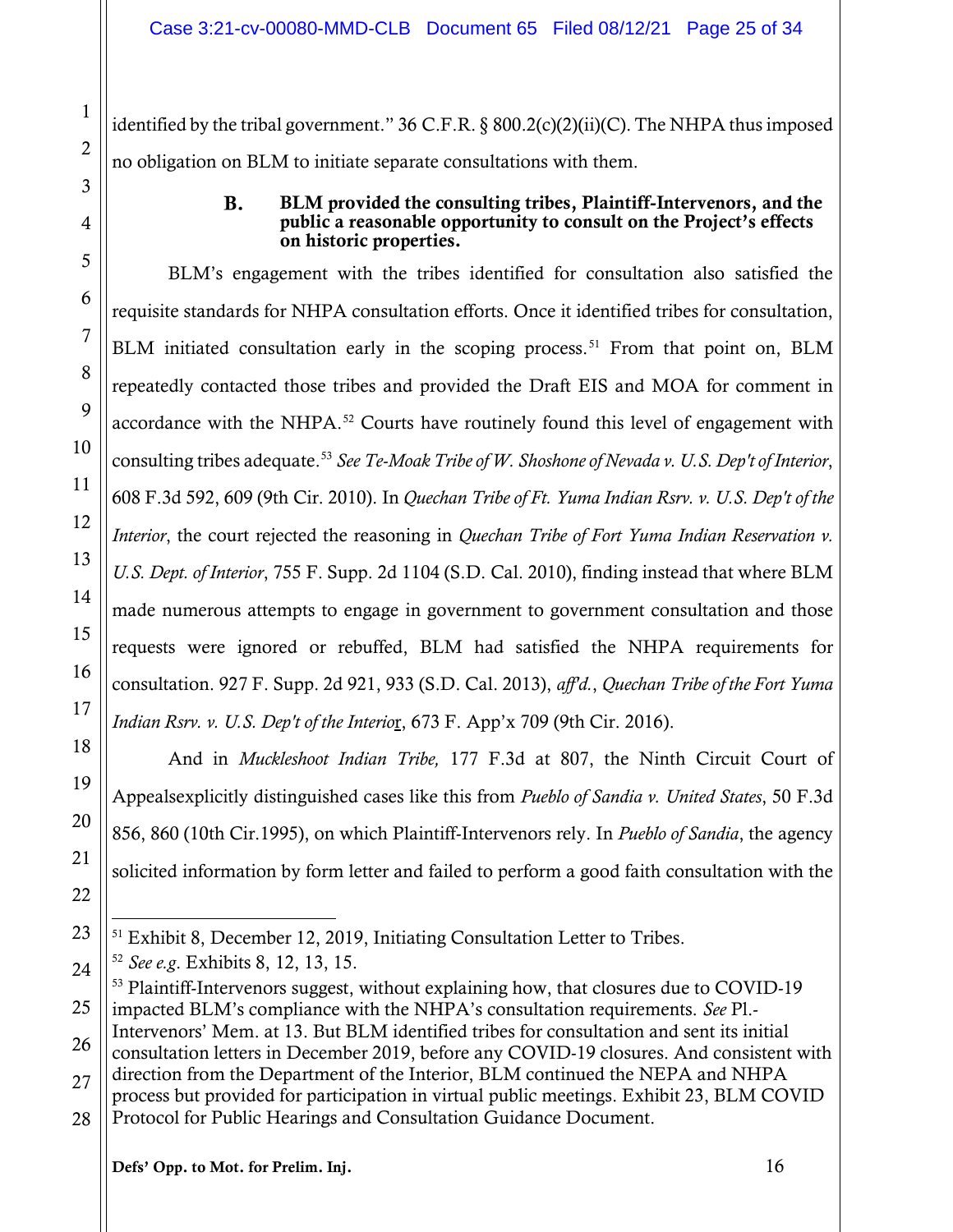SHPO. *Id.* Here, as discussed above, BLM performed the necessary scoping research, engaged with the tribes with a demonstrated interest in the project area, and executed a MOA with the Nevada SHPO to approve a HPTP. The record demonstrates that BLM fully satisfied its obligation to "make a reasonable and good faith effort" to identify and consult with tribes to identify historic properties within the undertaking's area of potential effects through multiple communications and continuing consultations—thus complying with the NHPA consultation requirements. 36 C.F.R. § 800.4(b)(1).

Though the People assert that they were not aware of the Project until February 2021, as explained *supra*, BLM repeatedly reached out to the Fort McDermitt Tribe, of which the People are a part, concerning the Project—but the People never separately responded. Courts within the Ninth Circuit have found that a lack of response is an adequate basis for continuing the NHPA process without further tribal consultation. *E.g.*, *Concerned Citizens & Retired Miners Coal. v. U.S. Forest Serv.*, 279 F. Supp. 3d 898, 942 (D. Ariz. 2017) ("Were the Court to find that an agency had not satisfied the NHPA's consultation requirements simply because no actual consultation occurred, a tribe could block any undertaking by refusing to cooperate. The NHPA does not guarantee actual meaningful consultation, only that the tribe will have a reasonable opportunity for such consultation."). And as discussed above, the RSIC and the Burns Paiute Tribe were contacted for consultation on the Winnemucca RMP, but either disclaimed an interest or did not respond to BLM's request for consultation.<sup>[54](#page-25-0)</sup> The agency cannot be expected to reach out to every tribe within the United States for each federal undertaking; it must reasonably proceed with agency action within the NHPA parameters based on the information available to it, as it did here.

BLM also provided opportunities for public involvement in the NHPA process. Specifically, it issued several public notices, including in the Federal Register, and so gave "notice to the world." *See Shiny Rock Mining Corp. v. United States*, 906 F.2d 1362, 1364-65 (9th Cir. 1990) ("'Publication in the Federal Register is legally sufficient notice to all

<span id="page-25-0"></span> $\overline{a}$ <sup>54</sup> Exhibit 2, Winnemuca RMP at 1-34; Exhibit 3, Winnemucca RMP Ethnography at 92.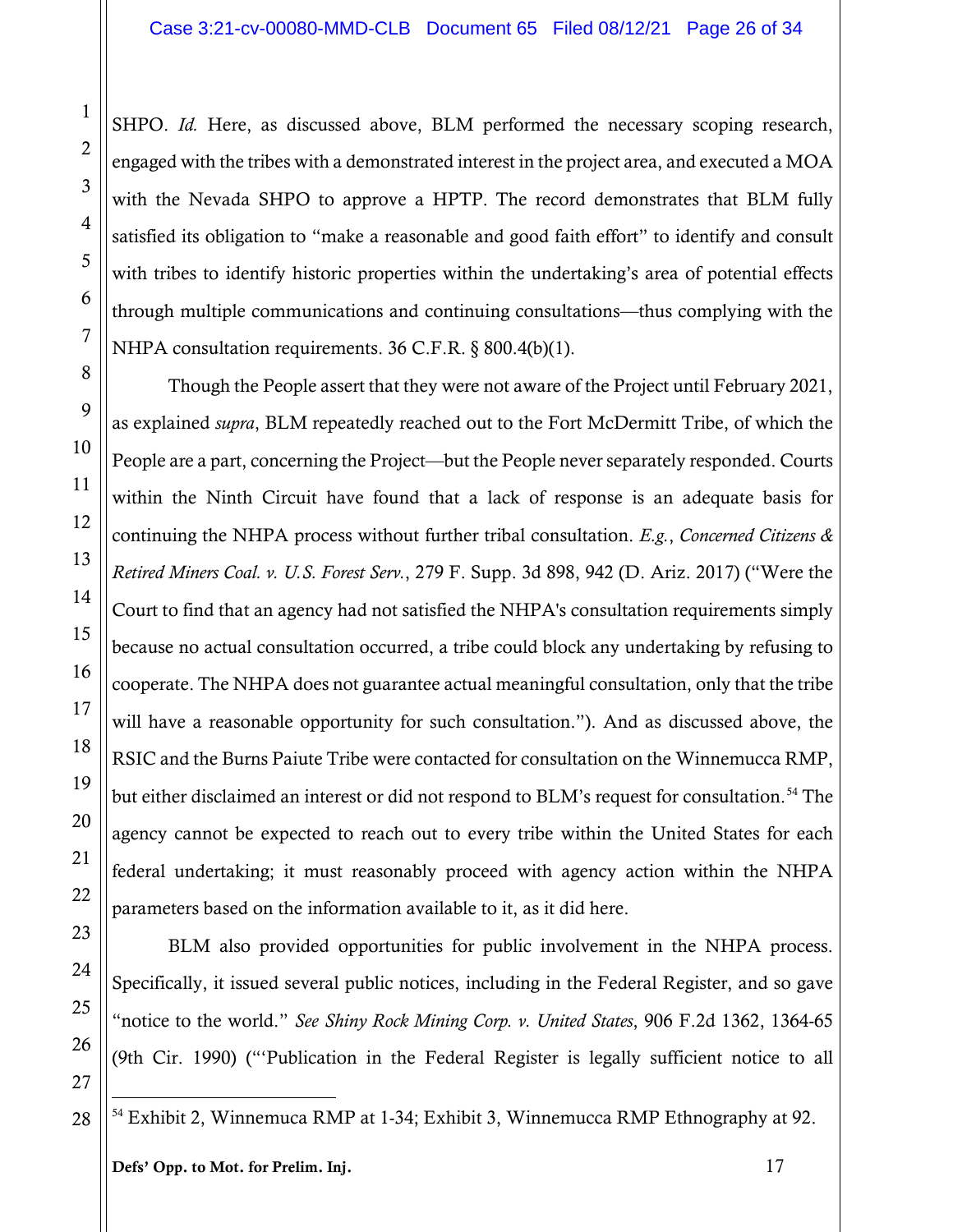interested or affected persons regardless of actual knowledge or hardship resulting from ignorance."' (quoting *Friends of Sierra R.R., Inc. v. ICC*, 881 F.2d 663, 667-68 (9th Cir. 1989)); *Gov't of Guam v. United States*, 744 F.2d 699, 701 (9th Cir. 1984) (holding that publication in Federal Register "constituted formal notice to the world"). It also held multiple public meetings after providing advance notice, at which any of the concerns now expressed by Plaintiff-Intervenors could be raised—but they were not.

#### $C_{\bullet}$ BLM correctly executed a Memorandum of Agreement and invited participating tribes to be concurring parties.

Plaintiff-Intervenors also contend that BLM failed to follow the Protocol and faultily executed the MOA with the SHPO. But, despite an oversight in the ROD suggesting the contrary,<sup>[55](#page-26-0)</sup> the MOA was in fact signed by BLM and the Nevada SHPO on November 5, 2020, before the ROD issued on January 15, 2021, as is plainly evidenced by the date on both documents. [56](#page-26-1)

Three categories of parties may sign an MOA. 36 C.F.R. § 800.6(c). First, the "signatories" are the parties with "authority to execute, amend, or terminate the agreement in accordance with this subpart." *Id.* § 800.6(c)(1). These are the federal agency official and the SHPO or, if involved, the ACHP. Second, the agency official has authority to invite parties to be "invited signatories." *Id.* § 800.6(c)(2). "Invited signatories" have the power to amend or terminate an MOA, but not to bring it into existence—if an invited signatory declines to sign on it does not invalidate the agreement. *Id.* Third, the agency official may also invite other consulting parties to concur in an MOA. *Id.* Concurring parties do not have the power to amend or terminate an MOA. *Id.* § 800.6(c)(3).

The MOA for this project was properly signed on November 5, 2020 by the two required signatories, BLM and the Nevada SHPO. Lithium Nevada was an invited signatory

28

<span id="page-26-1"></span>27

1

2

3

4

5

6

7

8

9

10

11

12

13

14

15

16

17

18

19

20

21

22

23

24

<span id="page-26-0"></span><sup>26</sup>  $\overline{a}$ <sup>55</sup> That is, the sentence in the ROD indicating that "[a] Memorandum of Agreement and treatment plan are being prepared," ROD at 6, should have indicated that the MOA and HPTP had been prepared. Exhibit 26, Second Hall Decl. ¶ 6.

<sup>56</sup> Exhibit 14, MOA at 4; Exhibit 1, ROD.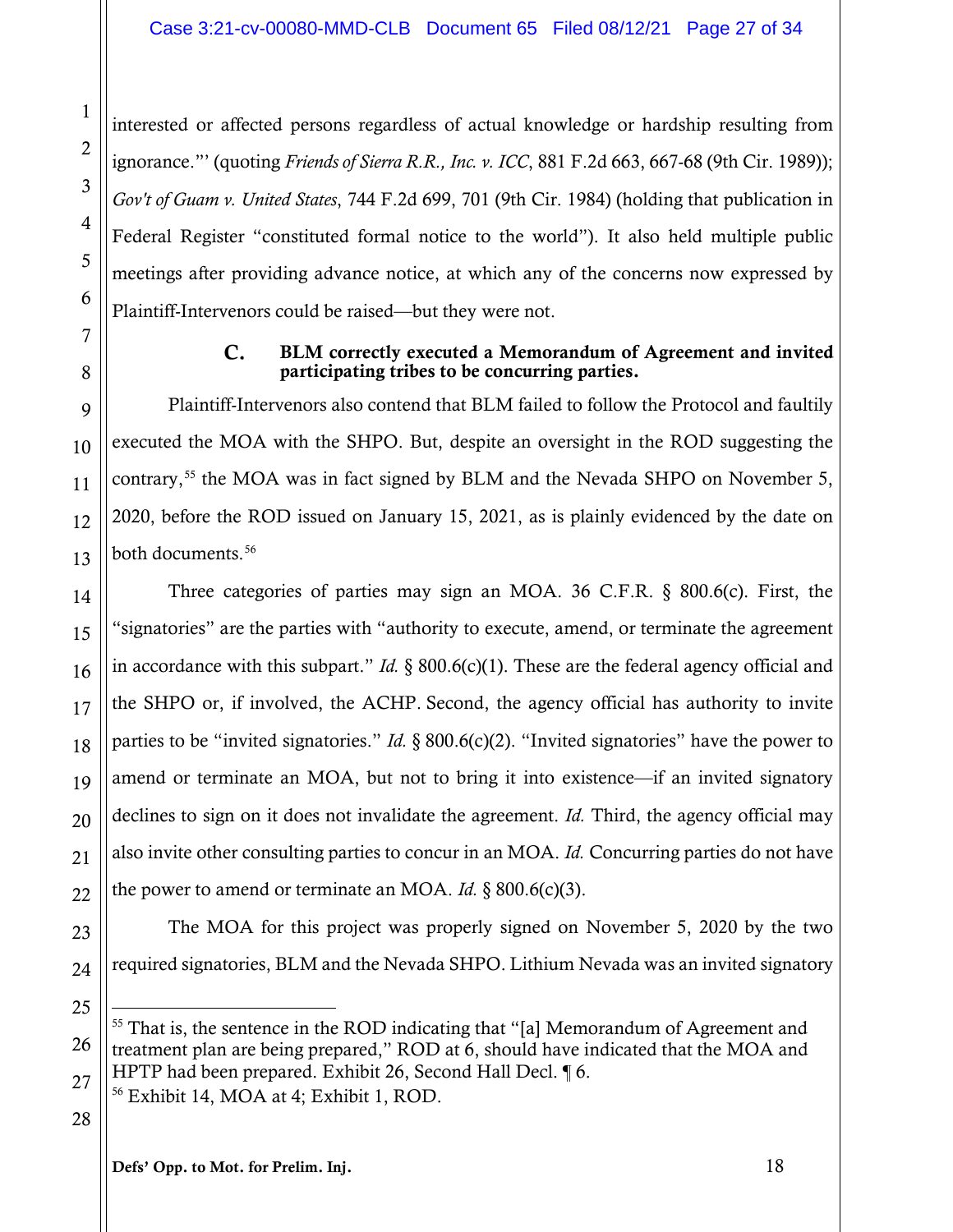and did not sign. BLM sent copies of the MOA to the Fort McDermitt Tribe, Summit Lake Paiute Tribe, and Winnemucca Indian Colony, inviting them to be concurring parties, but they did not sign.[57](#page-27-0) And though the Protocol acknowledges that "[d]raft . . . MOAs *should* be made available for public comment," § V.F.4.a-b (emphasis added), it does not affirmatively *require* public comment on draft MOAs. The MOA thus complied with the NHPA regulations and was properly executed.

#### II. Plaintiffs cannot demonstrate imminent, irreparable harm

Plaintiff-Intervenors must show a "likelihood of irreparable injury—not just a possibility—in order to obtain preliminary relief." *Winter*, 555 U.S. at 21. To do so, they must "*demonstrate* immediate threatened injury," and cannot "merely allege imminent harm . . . ." *Caribbean Marine Servs. Co. v. Baldrige*, 844 F.2d 668, 674 (9th Cir. 1988) (citation omitted). "Speculative injury does not constitute irreparable injury sufficient to warrant granting a preliminary injunction." *Id.* (citation omitted).

As an initial matter, there is no presumption of irreparable harm from violation of a procedural statute like the NHPA. *See Summers v. Earth Island Inst.*, 555 U.S. 488, 496 (2009) (discussing procedural injury *in vacuo*). So even if the Court finds Plaintiff-Intervenors likely to succeed on the merits, they must still prove irreparable harm. And as the Court has previously acknowledged, sweeping assertions that mining operations associated with the Project would cause irreparable harm at some point in the future do not satisfy the immediacy requirement, especially in light of Lithium Nevada's commitment to provide 60 days' notice before commencing any major ground-disturbing activities authorized under the ROD challenged in this action.[58](#page-27-1) *See Caribbean Marine Servs.*, 844 F.2d at 674 (requiring demonstration of "immediate threatened injury").

 $\overline{a}$  $57$  Exhibit 26, Second Hall Decl.  $\P$  5.

<sup>58</sup> *See* Order denying motion for preliminary injunction, Case No. 3:21-cv-103-MMD-CLB ECF No. 48; Order Approving Joint Stipulation, ECF No. 39 ¶ 1.

28

1

2

3

4

5

6

7

8

9

10

11

12

13

14

15

16

17

18

19

20

21

22

23

24

25

<span id="page-27-1"></span><span id="page-27-0"></span>26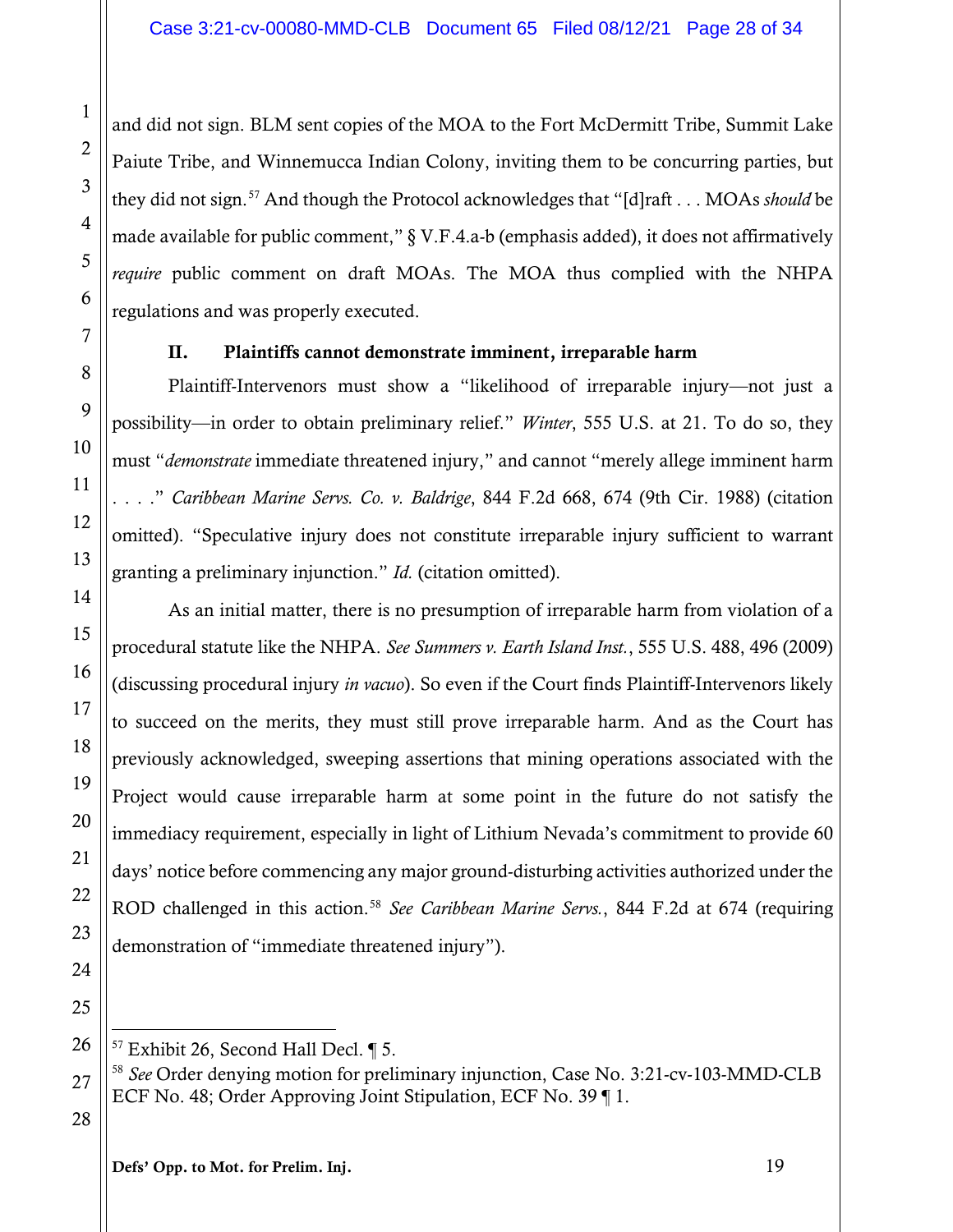Plaintiff-Intervenors must therefore focus on the harms they allege they will suffer from excavation for cultural resources under the HPTP.<sup>[59](#page-28-0)</sup> The only harm they assert in connection with those activities is that excavation for purposes of mitigating adverse effects to cultural resources and archeological artifacts from the proposed mining operation—an excavation specifically designed to protect and preserve cultural properties—may encounter and harm "human remains and artifacts below the ground surface."<sup>[60](#page-28-1)</sup>

But they have not demonstrated with any specificity that those harms are likely to occur. As described *supra*, nothing in BLM's previous analyses of the area has indicated that a massacre occurred in Thacker Pass. As the HPTP demonstrates, historic properties in the area "were identified and documented through archival background research and by conducting intensive pedestrian inventories" of the area.<sup>[61](#page-28-2)</sup> No evidence that Thacker Pass contains a massacre site was found during those surveys, even though the Project Area has been disturbed in the past. For example, the Project Area "was plowed with rubber-tired tractors and then seeded" after a wildfire burned the area in  $1963$ .<sup>[62](#page-28-3)</sup> And any caves, which Plaintiff-Intervenors mention in declarations<sup>[63](#page-28-4)</sup> (but not in their memorandum), are mainly located more than half a mile away from and at higher elevations than the proposed excavations, outside of the area of direct effects, and thus unlikely to be disturbed by the contemplated, limited excavation within the Project Area.<sup>[64](#page-28-5)</sup>

- <sup>60</sup> Pl.-Intervenors' Mem. at 8, 19–20.
- <span id="page-28-2"></span><span id="page-28-1"></span>25  $61$  Exhibit 14, MOA App'x C (HPTP) at 7.

- <sup>64</sup> Exhibit 26, Second Hall Decl. ¶ 7.
- <span id="page-28-5"></span>28

1

2

3

4

5

6

7

8

9

10

11

12

13

14

15

16

17

18

19

<span id="page-28-0"></span><sup>21</sup> 22 23 24  $\overline{a}$ <sup>59</sup> In the context of granting RSIC's and the People's motion to intervene, the Court observed that "[t]he Tribes persuasively argue that the digging incident to this plan will cause them irreparable harm." Order of July 28, 2021, Case No. 3:21-cv-103-MMD-CLB, ECF No. 59 at 8. But in making that observation in the intervention context, the Court did not have before it the benefit of full briefing on the preliminary injunction standards—nor could it have at that time, as it had already set a schedule contemplating separate preliminary injunction briefing.

<span id="page-28-4"></span><span id="page-28-3"></span><sup>26</sup> 27  $62$  Exhibit 4, Kings Valley Lithium Exploration Project Environmental Assessment at 3-2. <sup>63</sup> *See* Hinkey Decl. ¶ 9.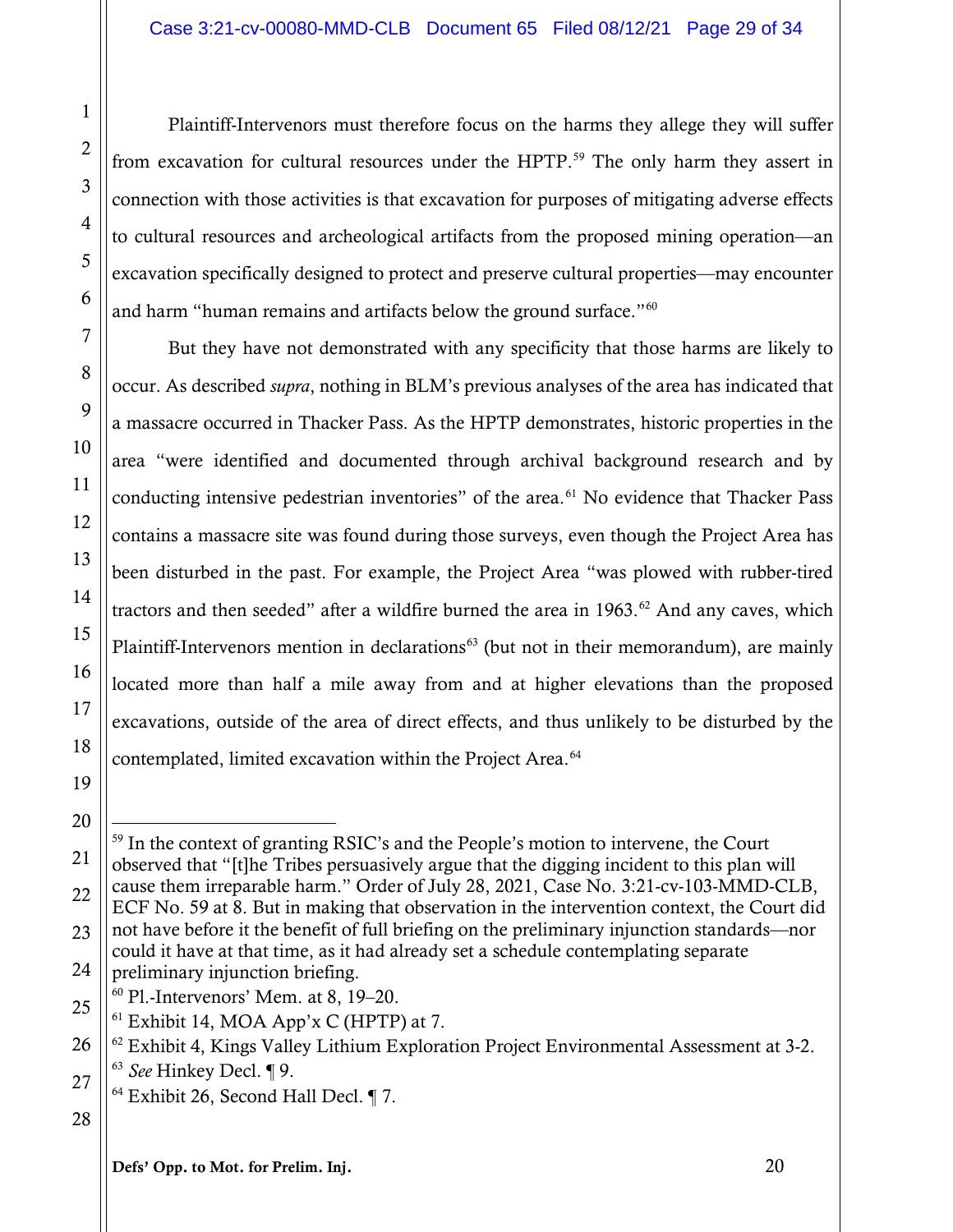Furthermore, even if the contractor may encounter unanticipated archeological artifacts or human remains during excavation under the HPTP, both the HPTP and the MOA provide for cessation of work and notification of appropriate parties. Specifically, the MOA requires that any "[h]uman remains and associated grave goods discovered on public lands will be addressed in accordance with the Native American Graves Protection and Repatriation Act (NAGPRA) and the processes outlined in the HPTP."[65](#page-29-0) The HPTP, in turn, acknowledges that the discovery of human remains during the data recovery process "would be important to local tribes."<sup>[66](#page-29-1)</sup> If any "human skeletal remains, associated and unassociated funerary objects, or sacred objects are found during" this process, "all work will cease immediately within 50 . . . meters of the find," and BLM would be "notified immediately" and, in turn, "notify the appropriate tribes to ensure compliance with the requirements of ARPA and NAGPRA."[67](#page-29-2) The contractor would then "secure the area and move work to another location until appropriate tribes and agencies make decisions regarding proper disposition of the remains."[68](#page-29-3) Finally, the HPTP requires that the "decision to protect and preserve in place or remove . . . . be made by the BLM *in consultation with the tribes*."[69](#page-29-4) Plaintiff-Intervenors have not identified any further, concrete steps that could be taken to address their concerns.

Plaintiff-Intervenors' delay in seeking relief also cuts against any finding of irreparable harm. *See Lydo Enterprises, Inc. v. City of Las Vegas*, 745 F.2d 1211, 1213 (9th Cir. 1984); *Kan. Health Care Ass'n, Inc. v. Kan. Dep't of Social & Rehab. Servs*., 31 F.3d 1536, 1543–44 (10th Cir. 1994); *Tough Traveler, Ltd. v. Outbound Prods.*, 60 F.3d 964, 968 (2d Cir. 1995). Though Plaintiff-Intervenors allege that they only became aware of the actions contemplated under the HPTP as of May 2021, as described above, BLM has approved several projects and plans

<span id="page-29-4"></span><span id="page-29-3"></span><span id="page-29-2"></span><sup>68</sup> *Id.*

<sup>69</sup> *Id.* (emphasis added).

Defs' Opp. to Mot. for Prelim. Inj. 21

1

2

 $\overline{a}$ <sup>65</sup> Exhibit 14, MOA at 5.

<span id="page-29-1"></span><span id="page-29-0"></span> $66$  Exhibit 14, MOA App'x C (HPTP) at 51.

<sup>67</sup> *Id.*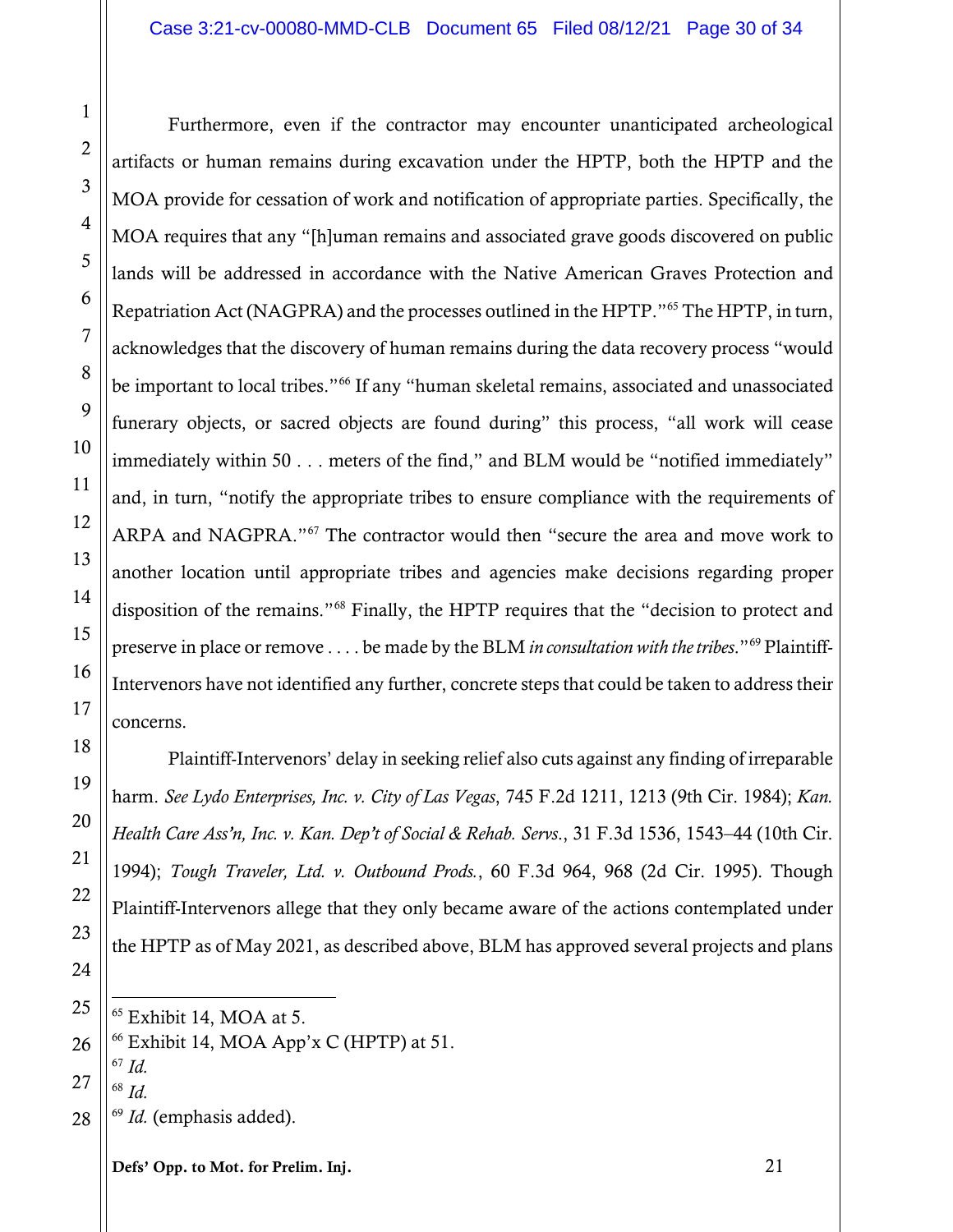connected with Thacker Pass over the last ten years. Over all that time, despite persistent public notice and being invited to consult on multiple projects, no tribe put BLM on notice that Thacker Pass contained the sort of cultural and historic properties that Plaintiff-Intervenors now invoke. BLM also issued repeated public notices concerning the Project during the NEPA and NHPA process—the initial Notice of Intent, the DEIS, the FEIS—as well as sending copies of the DEIS, FEIS, and HPTP to the Fort McDermitt Tribe and others. That Plaintiff-Intervenors failed to assert the harms they now raise for years until shortly before the previous preliminary injunction motion hearing in this case weighs against a finding of irreparable harm.

Finally, but perhaps most importantly, as of this filing, Plaintiff-Intervenors still have an opportunity to mitigate the harms they allege they will suffer here. BLM invited all Plaintiff-Intervenors to consult on the ARPA permit.<sup>[70](#page-30-0)</sup> During that process, BLM would "meet with official representatives of any Indian tribe or group" that is known "to consider sites potentially affected as being of religious or cultural importance," in order "to discuss their interests, including ways to avoid or mitigate potential harm or destruction such as excluding sites from the permit area." 43 C.F.R.  $\S 7.7(a)(2)-(3)$ . And "[a]ny mitigation measures which are adopted" through that process "shall be incorporated into the terms and conditions of the permit . . . ." *Id.* § 7.7(a)(3). RSIC asked to consult on the ARPA process on August 3, 2021, after filing their motion for injunctive relief.<sup>[71](#page-30-1)</sup> BLM has consulted on the permit with the Fort McDermitt Tribe, is presently engaged in discussions with RSIC, and is open to consultation with the Burns Paiute Tribe.<sup>[72](#page-30-2)</sup> This process affords Plaintiff-Intervenors an opportunity to propose specific mitigation measures to alleviate the harms they allege or identify specific locations of concern within Thacker Pass so as prevent any

1

2

3

4

5

6

7

8

9

10

11

12

13

14

15

16

17

18

19

20

21

22

23

24

 $\overline{a}$ 

<span id="page-30-0"></span><sup>25</sup> 26  $70$  Exhibit 19, Letters to RSIC, the People, Ft McDermitt, Burns Paiute Inviting ARPA consultation.

 $71$  Exhibit 25, August 3, 2021, Letter from RSIC Requesting Consultation.

<span id="page-30-2"></span><span id="page-30-1"></span><sup>27</sup> 28 <sup>72</sup> *See* Exhibit 20, August 12, 2021 Letters; *e.g.*, Exhibit 17, June 4, 2021 Fort McDermitt Tribe meeting notes.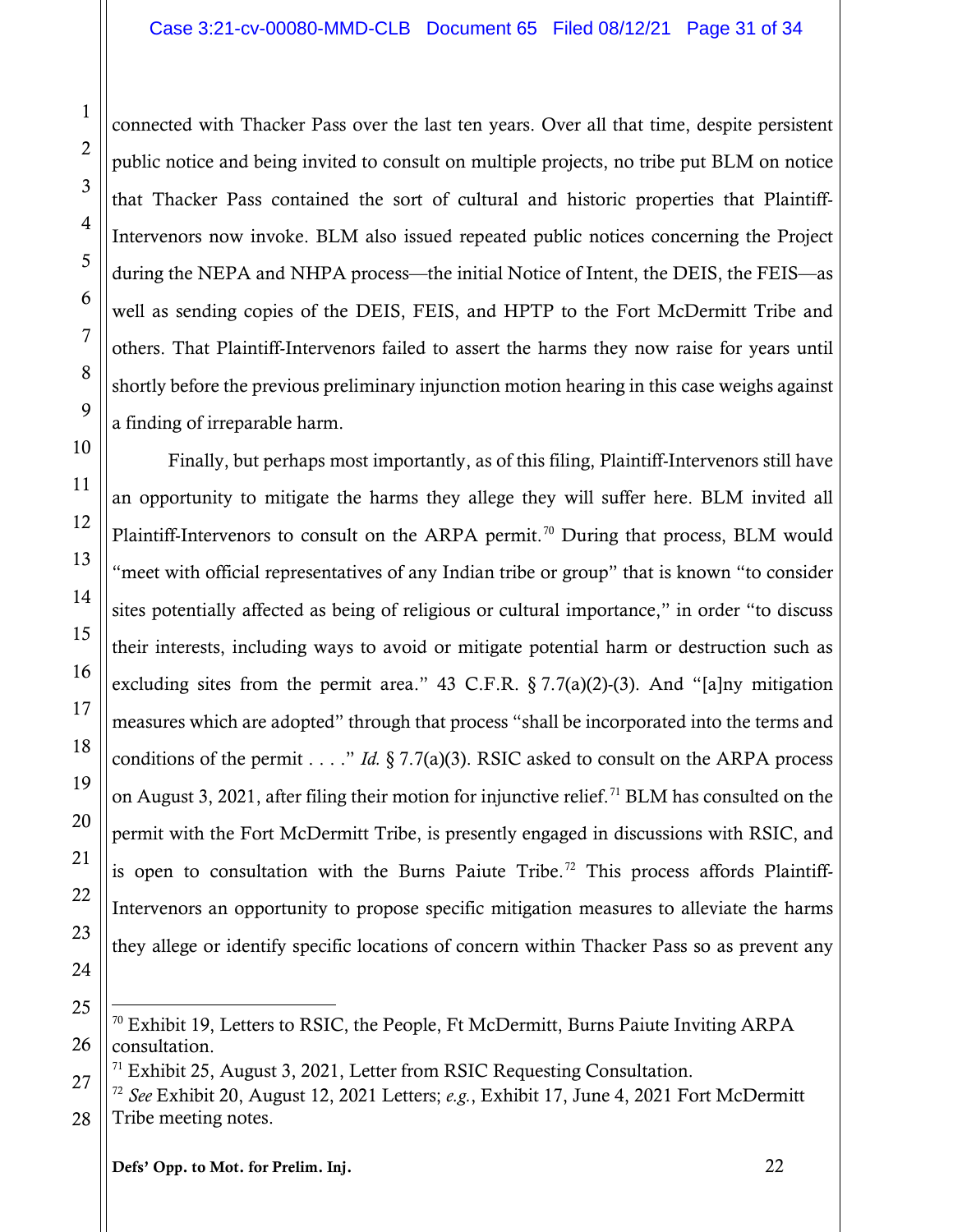accidental damage during the surveying process. *See id.* § 7.7(a)(3) (providing that the agency may exclude sites from the permit area based on information learned during the consultation process). Until that process is concluded, it is unclear what, if any harm will occur—let alone whether the harm would be irreparable—given that the agency has not yet concluded what, if any, stipulations might be incorporated into the terms and conditions of the permit in light of that consultation.

Ultimately, even were Plaintiff-Intervenors successful on the merits and consultation were required under the NHPA process, in light of the determination that the Project would cause adverse effects to historic properties, that process would likely lead to preservation of any identified cultural artifacts through the sort of process described under the HPTP. *See* The Protocol  $\S V(F)$ . Plaintiffs thus have not established a likelihood of imminent, irreparable harm arising from the actions that they seek to enjoin. Because they have failed to carry their burden on that element, their motion should be denied.

#### III. The public interest and balance of equities disfavor an injunction

Plaintiff-Intervenors must prove that a preliminary injunction would serve the public interest. *eBay Inc. v. MercExchange, LLC*, 547 U.S. 388, 391 (2006). When the government is a party, the analyses of the public interest and balance of equities merge, *Drakes Bay Oyster Co. v. Jewell*, 747 F.3d 1073, 1092 (9th Cir. 2014) (citation omitted). Absent the necessary showing on the first two elements a court "need not dwell on the final two factors" and, "when considered alongside the [movant's] failure to show irreparable harm, the final two factors do not weigh in favor of a stay." *E. Bay Sanctuary Covenant v. Trump*, 932 F.3d 742, 778–79 (9th Cir. 2018). But two strong public interests outweigh Plaintiffs' anticipatory and speculative allegations of irreparable harm.

First, the orderly administration of government and the protection of reasonable investment-backed expectations are public values that would be disserved by allowing parties to belatedly attack a lengthy, expensive, and complex NEPA/NHPA process after forgoing numerous earlier opportunities to consult on that process and with no real justification for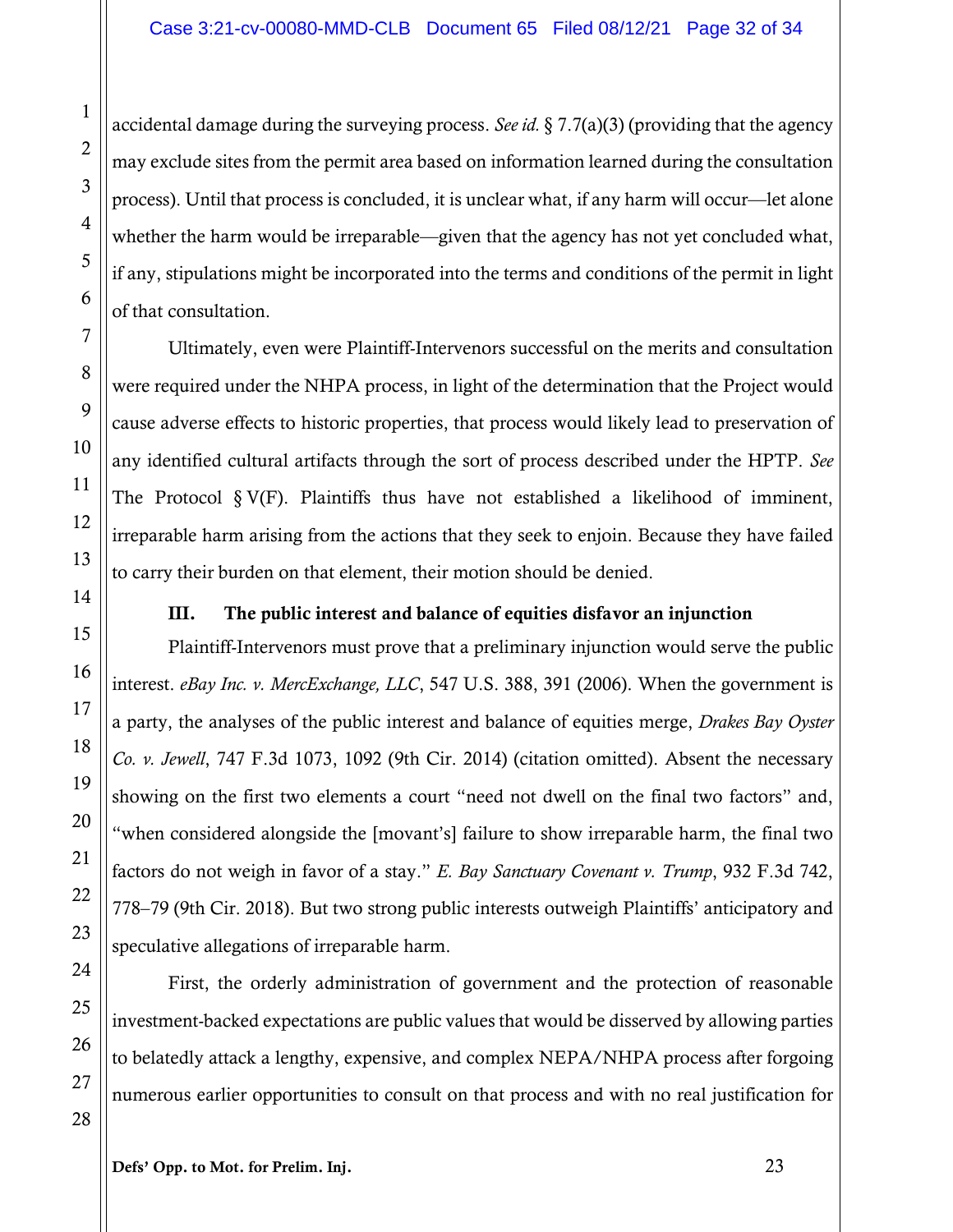the delay. Plaintiff-Intervenors' suit is not barred by the applicable statute of limitations, but their delay tilts the equities sharply against the injunction.

Second, as described above, Plaintiff-Intervenors have had myriad opportunities to assert their interests in connection with this and previous public processes concerning the Thacker Pass area—some of which they participated in without raising any concerns about the Thacker Pass area as a massacre site. Were the Court to grant their motion, it would suggest that anyone in a similar position could silently wait out an administrative process while the government expends time and resources reviewing and analyzing plans of operations, only to raise a hitherto-undisclosed NHPA claim at the eleventh hour.

#### **CONCLUSION**

Plaintiff-Intervenors have not carried their burden of demonstrating any of the elements required to obtain preliminary injunctive relief. Plaintiffs have not shown even a serious question as to whether BLM made a reasonable and good faith effort to identify and consult with tribes with a cultural or historical interest in the Thacker Pass area. Plaintiff-Intervenors have also failed to meet their burden to submit facts demonstrating an immediate and irreparable harm, and the balance of harms and public interest weigh against an injunction. Federal Defendants therefore respectfully request that the Court deny Plaintiff-Intervenors' motion.

Respectfully submitted this 12th day of August 2021.

TODD KIM Assistant Attorney General United States Department of Justice Environment and Natural Resources Div.

*/s/ Arwyn Carroll*  ARWYN CARROLL (Mass. Bar # 675926) LEILANI DOKTOR (HI Bar # 11201) Trial Attorneys Natural Resources Section P.O. Box 7611 Washington, D.C. 20044-7611

1

2

3

4

5

6

7

8

9

10

11

12

13

14

15

16

17

18

19

20

21

22

23

24

25

26

27